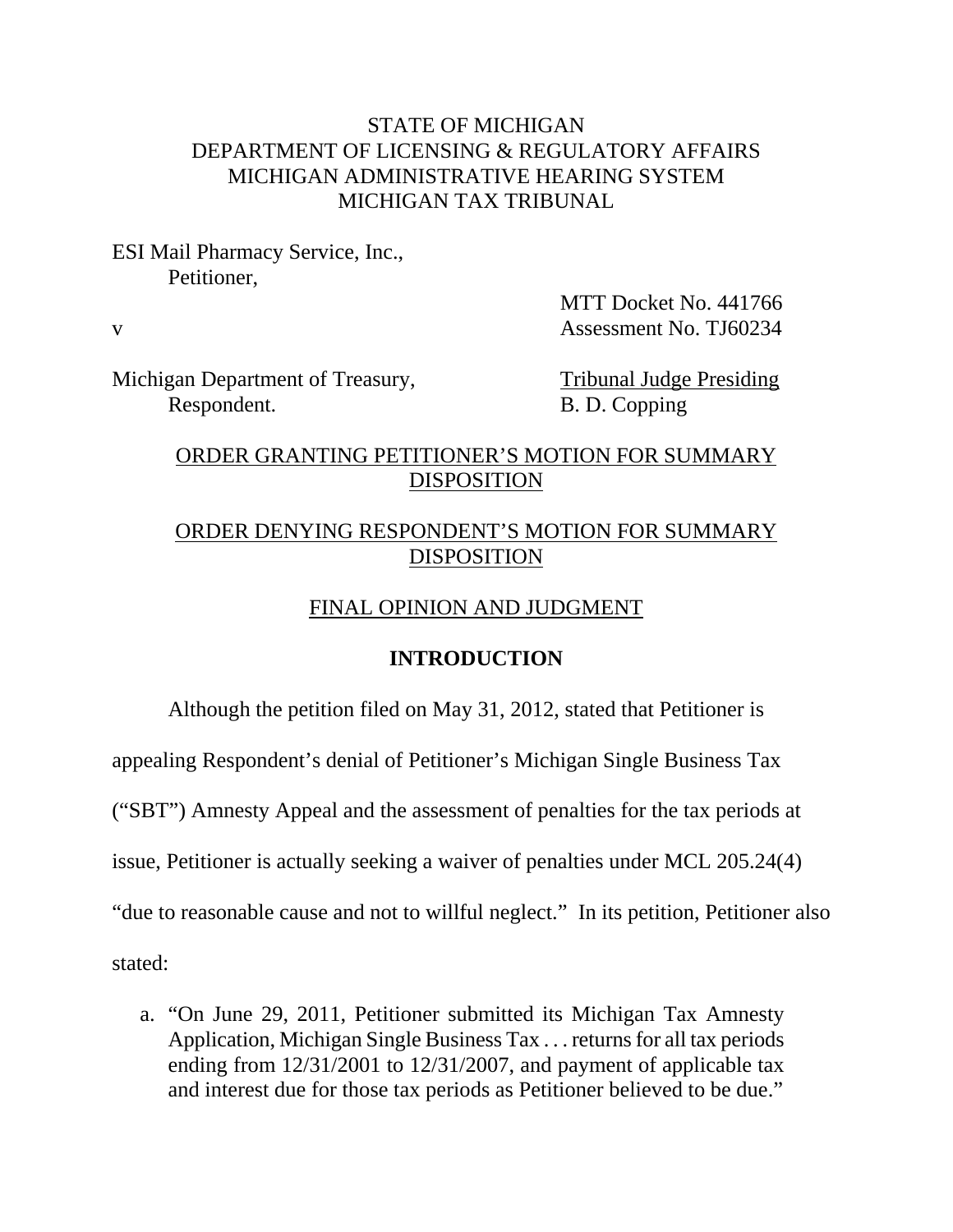MTT Docket No. 441766 Final Opinion and Judgment, Page 2 of 24

- b. "On or about September 6, 2011 Respondent issued a Single Business Tax Annual Return Notice of Adjustment for each of the tax periods ending from 12/31/2001 to 12/31/2007, denying Petitioner's amnesty application citing as its reason that full payment of tax and interest was not received by June 30, 2011 and assessing Petitioner additional interest and penalty."
- c. "On or about April 26, 2012, Respondent issued a Final Bill for Taxes Due related to the denial of Petitioner's amnesty application."

Said Final Bill for Taxes Due, Final Assessment number TJ60234, for tax

years 2001 through 2007, was issued on April 26, 2012, and reflected additional

interest due on the underpayment of quarterly estimated payments of SBT of

\$40,916.69 and penalties for late payment and underpayment of quarterly

estimated payments of SBT of \$260,285.50.

On April 8, 2013, Petitioner filed a Motion requesting that the Tribunal render summary judgment in its favor pursuant to MCR 2.116(C)(10). Petitioner filed a supplement to its Motion for Summary Disposition on April 26, 2013, at the Tribunal's request, to address three questions raised during the April 22, 2013 prehearing conference conducted in this case.

On May 8, 2013, Respondent filed a response to Petitioner's Motion for Summary Disposition and a Motion requesting that the Tribunal render summary judgment in its favor pursuant to MCR 2.116(I)(2) (i.e., "[i]f it appears to the court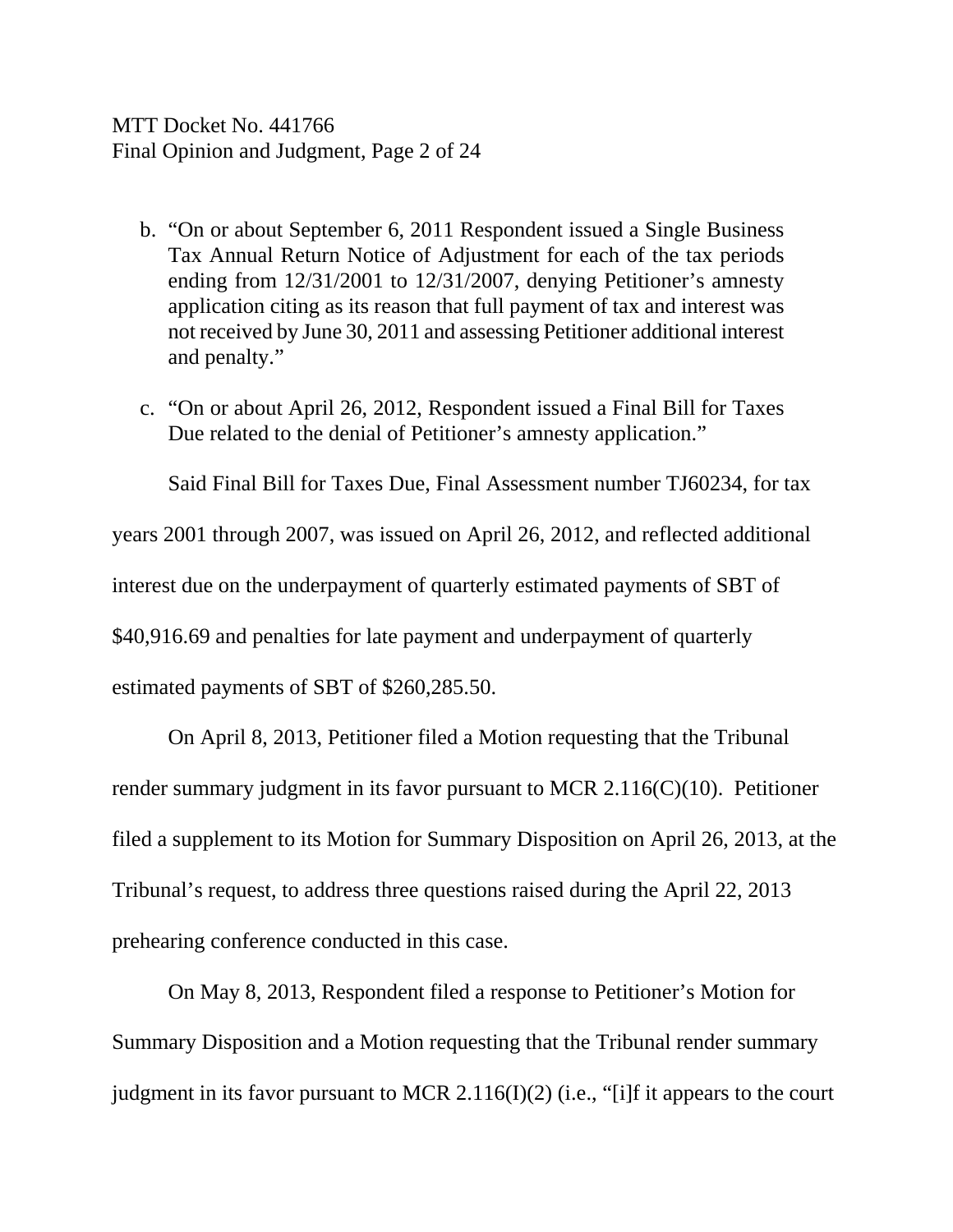MTT Docket No. 441766 Final Opinion and Judgment, Page 3 of 24

that the opposing party, rather than the moving party, is entitled to judgment, the court may render judgment in favor of the opposing party").

Prior to any of the above actions, Petitioner had received a notice from Respondent, dated March 11, 2011, that an assignment had been issued to conduct a routine audit of its records for SBT and all other taxes administered by the Department.

The Tribunal finds that there are no genuine issues of material fact and a judgment on the merits granting Petitioner's Motion for Summary Disposition and denying Respondent's Motion for Summary Disposition is warranted under MCR 2.116(C)(10). More specifically, Petitioner's failure to timely remit the interest due on its underpayment of quarterly estimated taxes by June 30, 2011, as part of Petitioner's request for amnesty under MCL 205.31(2), was due to reasonable cause and not willful neglect under the provisions of MCL 205.24(4), which provides:

If a . . . remittance is paid after the time specified and it is shown . . . that the failure was due to reasonable cause and not to willful neglect, the state treasurer . . . shall waive the penalty prescribed by subsection (2).

Further, the penalties to be waived are those being imposed on Petitioner under MCL 205.24(2) for its late payment of its SBT liability and the quarterly estimated tax payments related thereto for tax years 2001 through 2007.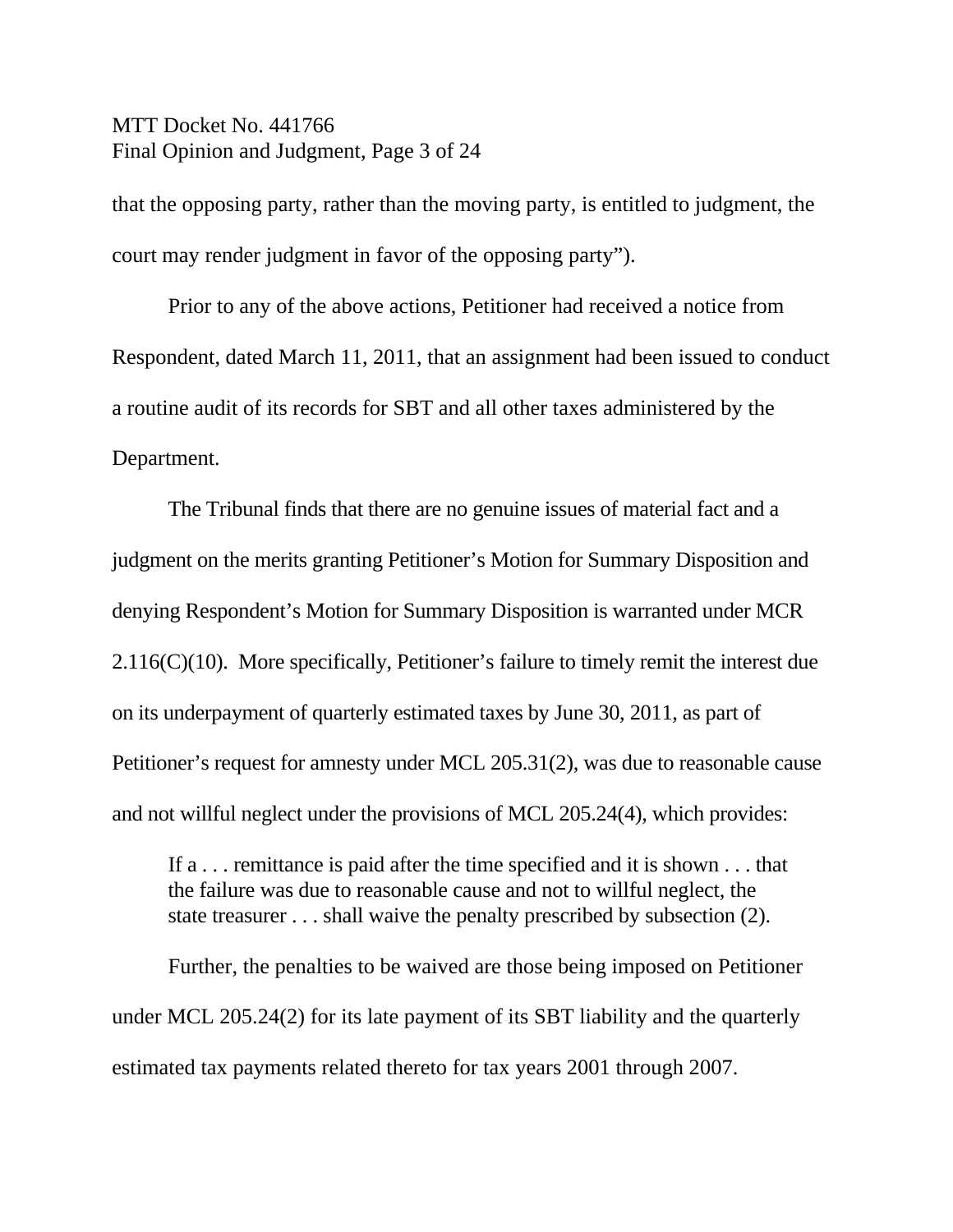MTT Docket No. 441766 Final Opinion and Judgment, Page 4 of 24

#### **PETITIONER'S CONTENTIONS**

In its Motion for Summary Disposition, Petitioner stated:

During the Tax Periods at Issue, Petitioner was a non-filer for SBT purposes. The Michigan Tax Amnesty Program allowed non-filing taxpayers to file overdue tax returns without having to pay penalties associated with failure to file. To remedy its non-filer status for the Tax Periods at Issue, Petitioner applied for the 2011 Michigan Tax Amnesty Program under Public Act 198 of 2010 (hereinafter, the "Act"). Pursuant to the Act, all criminal and civil penalties provided by law for failing to or refusing to file a return or failing to pay a tax administered by Respondent were waived for a taxpayer who submitted a Michigan Tax Amnesty Application, filed a return and made full payment of the tax and interest due prior to June 30, 2011. (Petitioner's Brief in Support, p 1)

On June 24, 2011, Petitioner submitted its Michigan Tax Amnesty

Application, Michigan SBT returns for all tax periods at issue, and payments of applicable tax and interest due for these tax periods at issue. Petitioner calculated what it believed to be the interest it owed on this liability by using the Michigan Department of Treasury's Tax Amnesty Interest Calculator ("Calculator"). This Calculator was provided by Respondent on its website. Petitioner argues that it reasonably relied on Respondent's Calculator to compute all interest due and payable when filing its Tax Amnesty Application. Respondent's webpage, where the Calculator was located, had only one disclaimer, which stated, "[t]his estimator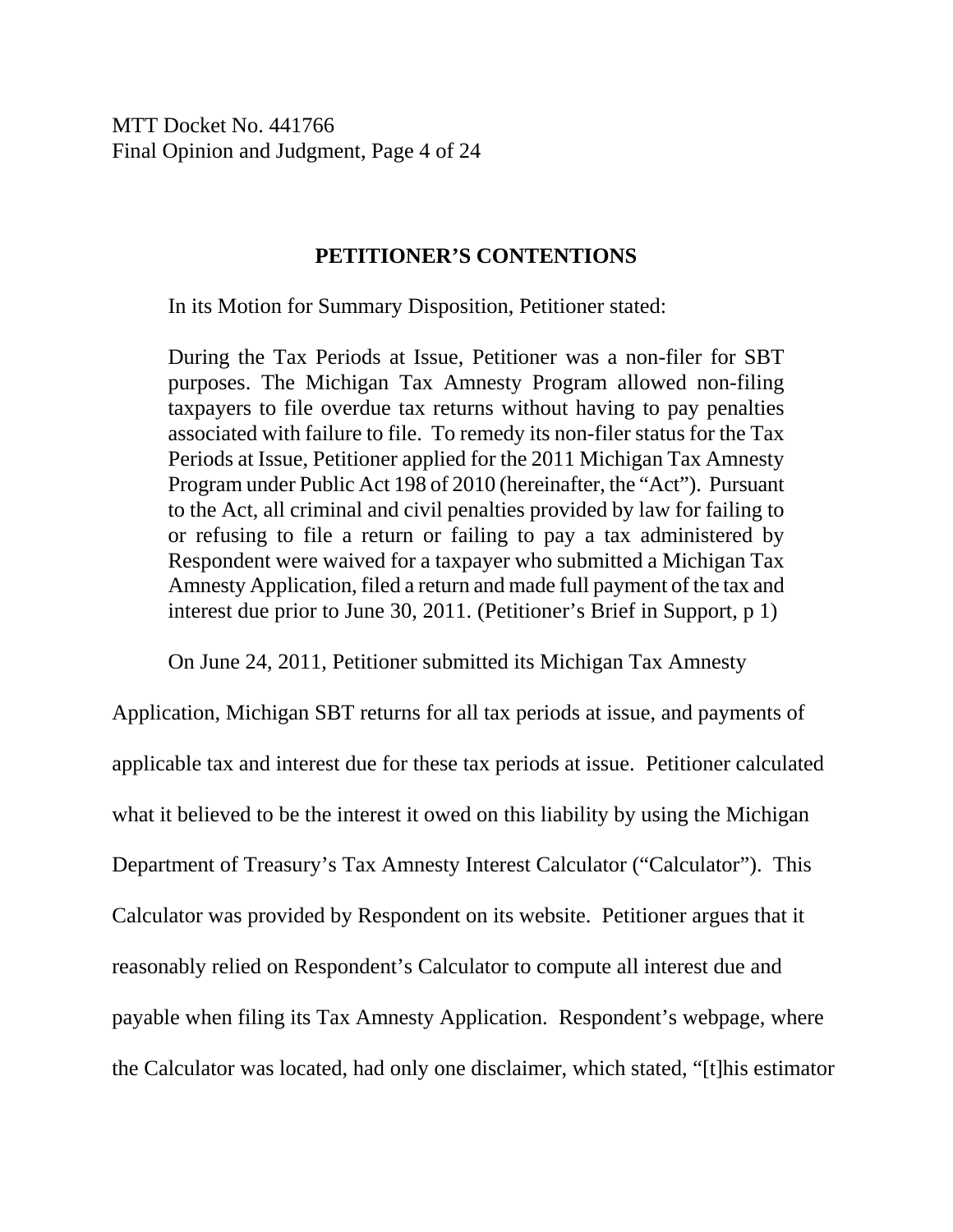MTT Docket No. 441766 Final Opinion and Judgment, Page 5 of 24

is to be used to assist with the 2011 Tax Amnesty Program and is not intended for other uses." (Petitioner's Brief in Support, p 2) Nowhere else in this part of Respondent's webpage did Respondent's Calculator give any indication of the limitations of its tool pertaining to its stated purpose – the proper computation of interest associated with taxes paid under the 2011 Tax Amnesty Program.

On September 6, 2011, Respondent issued a SBT Annual Return Notice of Adjustment for each of the tax periods at issue, denying Petitioner's Tax Amnesty Application, citing as its reason that full payment of tax and interest was not received by June 30, 2011, and assessing Petitioner additional interest and penalty. On October 4, 2011, Petitioner submitted a written protest of this denial to Respondent and requested abatement of the assessed penalties. Petitioner received a denial of its written protest from the Department, dated March 7, 2012. Respondent issued a Final Bill for Taxes Due ("Notice"), dated April 26, 2012, related to the denial of Petitioner's Tax Amnesty Application for the tax periods at issue.

After reviewing Respondent's above Notice, Petitioner engaged PricewaterhouseCoopers, LLC (hereinafter "PwC") to assist with contesting Respondent's denial of Petitioner's Michigan Tax Amnesty Application. PwC determined that the Calculator provided on Respondent's website did not calculate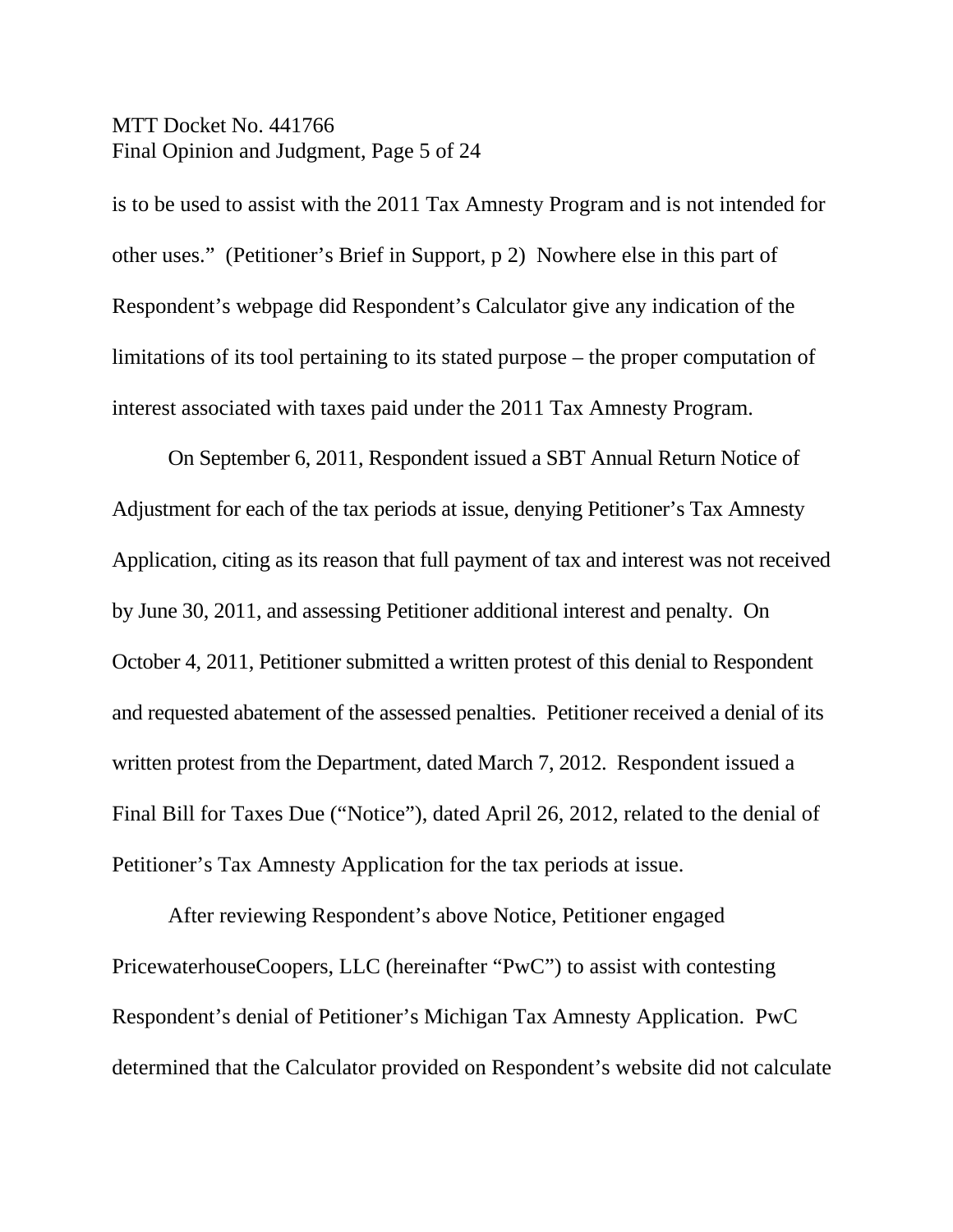MTT Docket No. 441766 Final Opinion and Judgment, Page 6 of 24

interest related to underpayment of estimated quarterly tax payments, but rather,

calculated interest only from the original due date of the returns until the date of

payment of the tax. Petitioner concluded that the additional interest of \$40,916.69

assessed by Respondent was due and submitted payment to Respondent on May

29, 2012. In its Notice, Respondent assessed Petitioner penalty of \$260,285.50.

"Pursuant to MCL 205.24(4) and Revenue Administrative Bulleting 2005-3,

if a taxpayer establishes that a failure to file or pay was due to reasonable cause

and not to willful neglect, Respondent *shall* waive the penalty." (Petitioner's Brief

in Support, p 5) Petitioner alleges that its:

. . . reliance on Respondent's . . . Calculator to compute the correct amount of interest due for payment with [its] Tax Amnesty Application represents a good faith effort on its part to comply with the Tax Amnesty Program and establishes that the failure to pay was due to reasonable cause and not willful neglect. (Petitioner's Brief in Support, pp 5-6)

In its Supplement to its Motion for Summary Disposition, Petitioner stated:

Petitioner's Michigan Tax Amnesty Application was prepared Jack Rodriguez, the Director of State and Local Tax at Petitioner. Petitioner did not obtain any outside professional advice prior to filing its Michigan Tax Amnesty Application. (Petitioner's Supplemental Brief, p 2)

In its Supplement, Petitioner also stated:

The holding by the Court of Claims in *Kheder Davis* [*& Associates, Inc v Dep't of Treasury*, Mich Ct Cl No. 12-89-MT (April 10, 2013),]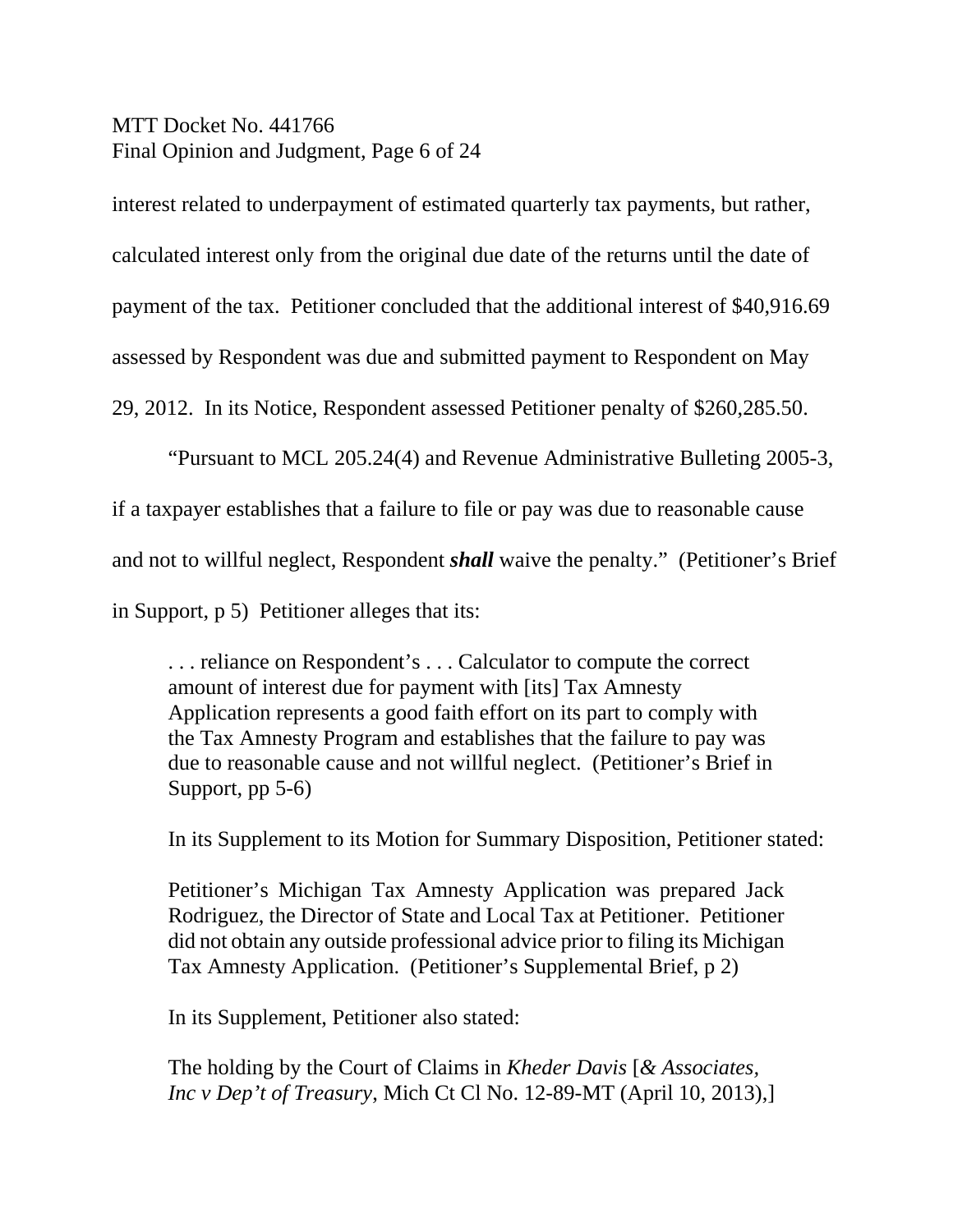MTT Docket No. 441766 Final Opinion and Judgment, Page 7 of 24

> that the Michigan Department of Treasury "properly denied Kheder Davis' amnesty requests because taxpayers were required to pay the full amount of interest due on both annual and estimated payments [. . .] in order to qualify for amnesty" is not in contention in this matter. Petitioner does not deny that interest was due on both annual and estimated payments when it filed its Michigan Tax Amnesty Application. Rather, Petitioner in this matter argues that it detrimentally relied on Respondent's Tax Amnesty Interest Calculator and that Petitioner's reliance on Respondent's Tax Amnesty Interest Calculator constitutes reasonable cause for waiver of the penalty imposed by Respondent pursuant to MCL 205.24(4) and RAB 2005-3 and does not rise to the level of willful neglect. This argument is not raised in *Kheder Davis*. (Petitioner's Supplemental Brief, p 3)

### **RESPONDENT'S CONTENTIONS**

In its Response and Cross-Motion for Summary Disposition, Respondent

states:

The Petitioner, who has the burden of proof in this case, failed to support its dispositive motion with admissible evidence. Therefore, the Tribunal cannot dispose of this case in the Petitioner's favor. But the Tribunal need not hold a hearing before disposing of this case. Even if the Petitioner *had* submitted admissible evidence to substantiate its claim regarding Mr. Rodriguez's actions, the Tribunal would still be required to rule in the Department's favor because the Petitioner's actions fail to satisfy the penalty waiver requirements in Rule 13. . . .

\* \* \*

Line 56 on each of the returns the Petitioner filed says "Underpaid estimate penalty and interest from C-8020, line 28 or 38, whichever applies." . . . Line 56 exists because the Single Business Tax Act requires taxpayers to make estimated payments. MCL 208.71. The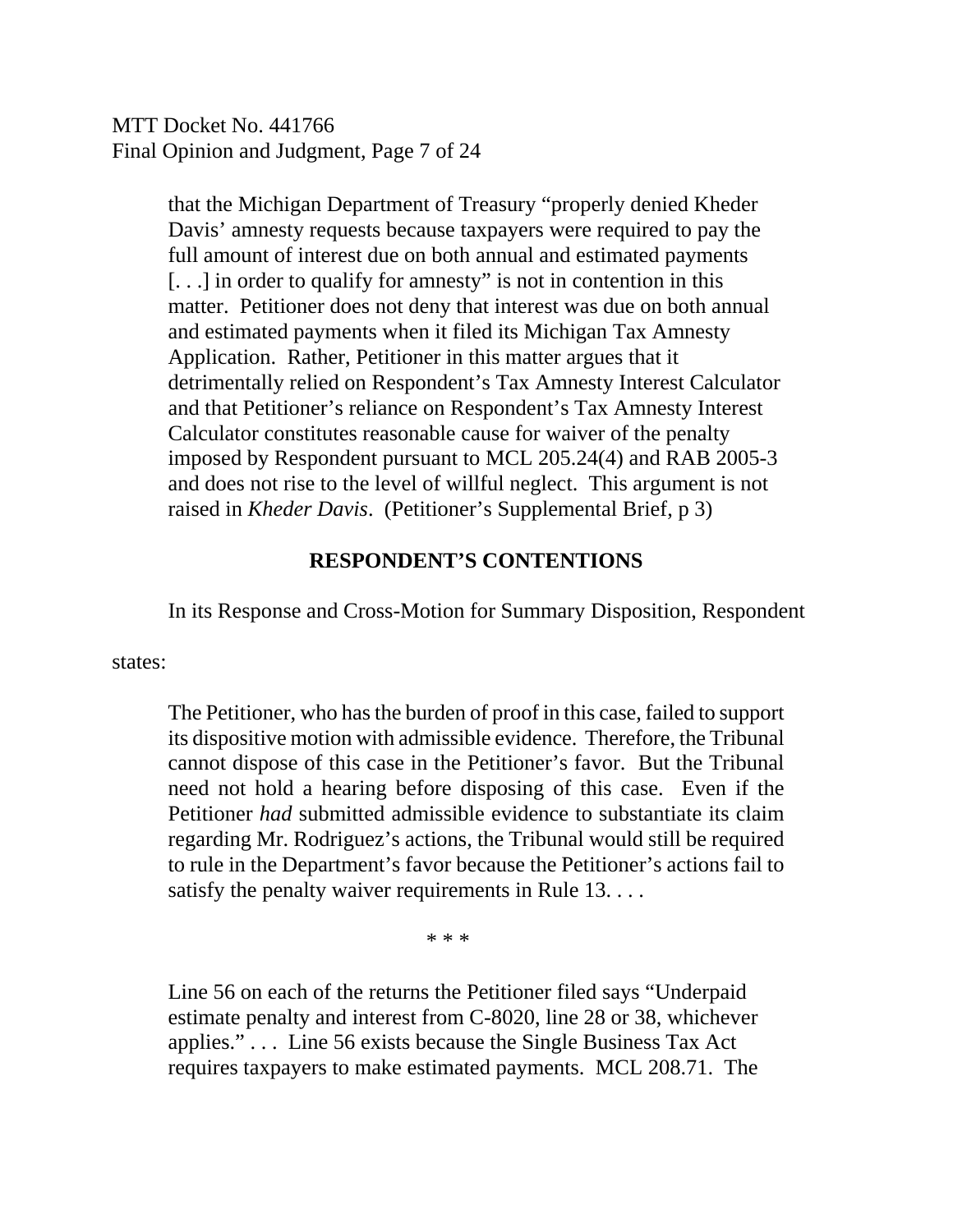MTT Docket No. 441766 Final Opinion and Judgment, Page 8 of 24

> instruction sheet for Line 56 that accompanied the returns says the following:

Line 56, Underpaid Estimate Penalty and Interest. If penalty and interest are owed for not filing estimated returns or for underestimating tax, complete Form C-8020, SBT Penalty and Interest Computation for Underpaid Estimated Tax, on page 67, to compute penalty and interest due. If a taxpayer chooses not to file this form, Treasury will compute penalty and interest and bill for payment....

The form C-8020 contains four separate calculations for computing any interest or penalty due on the underpaid estimates. . . . The Department collects penalties and interest on underpaid estimated payments because the Revenue Act requires the Department to treat a "deficiency in an estimated payment [. . .] in the same manner as a tax due [. . . .]" MCL 205.23(2).

The Petitioner left each Line 56 blank on the SBT returns it filed. The Petitioner did not complete form C-8020s for any of the years for which it submitted a return. . . . As promised in the instructions accompanying Line 56, since the Petitioner did not complete form C-8020, the Department calculated the interest and penalties due on the Petitioner's failure to make estimated payments for seven years, and billed the Petitioner, accordingly....

The person who filled out the returns with Petitioner's amnesty application was Jack Rodriguez. Mr. Rodriguez's title was "Director, State and Local Tax." Mr. Rodriguez was also one of the Petitioner's officers and held the additional title of Assistant Secretary. . . . The Petitioner did not submit an affidavit from Mr. Rodriguez. However, based on his LinkedIn profile, Mr. Rodriguez has spent at least 15 years advising companies how to negotiate state and local tax obligations. He earned a Bachelor in Business Administration and a Master's degree in Accounting, and has been a tax professional for 22 years. . . .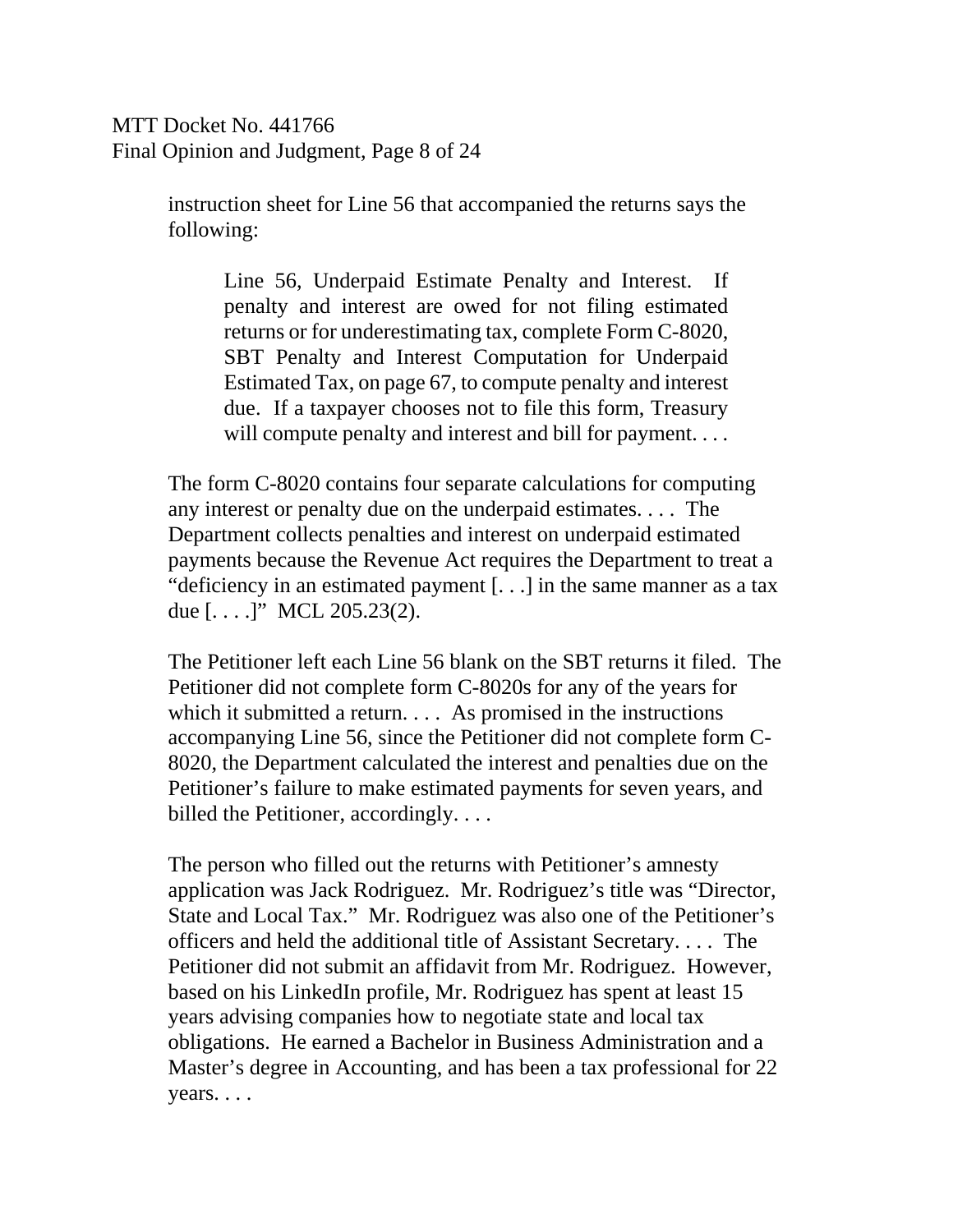MTT Docket No. 441766 Final Opinion and Judgment, Page 9 of 24

> Mr. Rodriguez apparently calculated the amount of interest to submit with the Petitioner's SBT returns by typing the amount on Line 55 into a calculator the Department maintained on its amnesty website. . . . The calculator determined how much interest would accrue on a tax debt between two dates based on RAB 2010-6 – which indicated the statutory interest rate on tax debts and refunds at the time. As the simplicity of the calculator indicates, the calculator did not automatically calculate the interest due on underpaid estimated payments. Calculating the interest due on underpaid estimated payments for a full tax year is more complex and requires at least four separate calculations. . . . As the Petitioner points out, the Department does not maintain a calculator that is meant to replace the complex calculations on C-8020. . . . Accordingly, the calculator at issue in this case includes a disclaimer indicating the following: "This estimator is to be used to assist with the 2011 Tax Amnesty Program and is not intended for other uses." . . . Nothing about the simple calculator indicates that it is meant to replace the complex calculations on form C-8020 or relieve the taxpayer from calculating the appropriate amount of interest due as required by statute.

> The issue in this case is whether Mr. Rodriguez's decision to ignore the Single Business Tax Act, the Revenue Act, Line 56 on the form C-8000, the instructions to Line 56, and form C-8020 nonetheless satisfies the penalty waiver requirements in 2013 AC, R 205.2013. (Respondent's Motion and Brief, pp 2-5)

#### **APPLICABLE LAW**

Where there is no applicable Tax Tribunal Rule ("TTR"), the Michigan

Court Rules govern. TTR 215; *Occidental Dev, LLC* v *Van Buren Twp*, MTT

Docket No. 292745 (March 4, 2004). "The Tribunal has . . . concluded that MCR

2.116 governs dispositive motions because the TTRs contain no similar rule,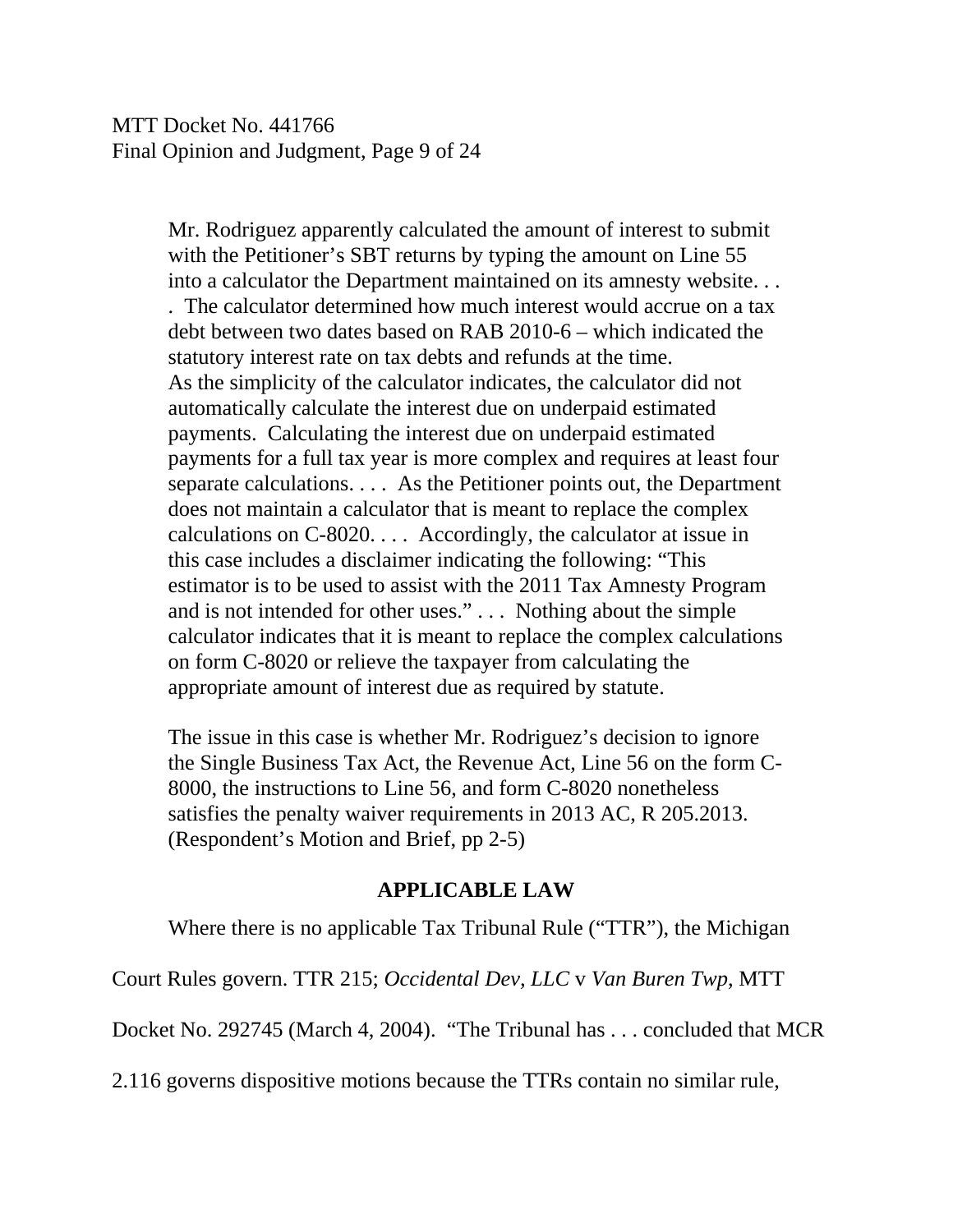#### MTT Docket No. 441766 Final Opinion and Judgment, Page 10 of 24

notwithstanding a general rule regarding motions contained in TTR 230." *Id.* at 4.

Petitioner moved for summary disposition under MCR 2.116(C)(10). MCR  $2.116(C)(10)$  tests the factual support for a claim and must identify those issues regarding which the moving party asserts there is no genuine issue of material fact. Under subsection  $(C)(10)$ , a motion for summary disposition will be granted if the documentary evidence demonstrates that there is no genuine issue of material fact, and the moving party is entitled to judgment as a matter of law. See *Smith v Globe Life Ins Co*, 460 Mich 446, 454-455; 597 NW2d 28 (1999). In the event, however, it is determined that an asserted claim can be supported by evidence at trial, a motion under subsection (C)(10) will be denied. See *Arbelius v Poletti*, 188 Mich App 14; 469 NW2d 436 (1991).

The Michigan Supreme Court has established that a court must consider affidavits, pleadings, depositions, admissions, and documentary evidence filed by the parties in the light most favorable to the non-moving party. See *Quinto v Cross and Peters Co*, 451 Mich 358, 362; 547 NW2d 314 (1996) (citing MCR  $2.116(G)(5)$ ). The moving party bears the initial burden of supporting its position by presenting documentary evidence for the court to consider. See *Neubacher v*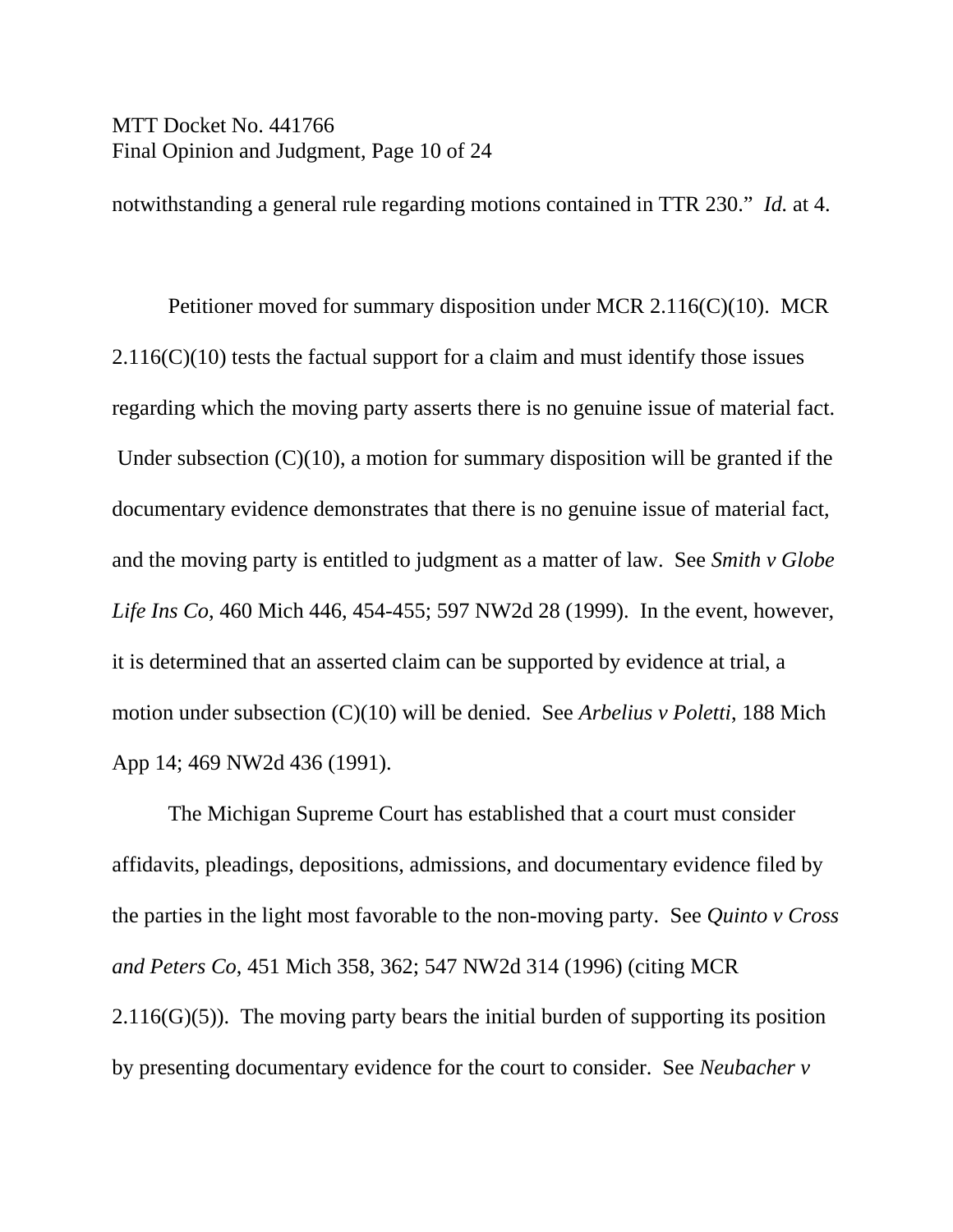#### MTT Docket No. 441766 Final Opinion and Judgment, Page 11 of 24

*Globe Furniture Rentals, Inc*, 205 Mich App 418, 420; 522 NW2d 335 (1994).

The burden then shifts to the opposing party to establish that a genuine issue of disputed fact exists. *Id*. Where the burden of proof at trial on a dispositive issue rests on a nonmoving party, the nonmoving party may not rely on mere allegations or denials in pleadings, but must go beyond the pleadings to set forth specific facts showing that a genuine issue of material fact exists. See *McCart v J Walter Thompson USA, Inc*, 437 Mich 109, 115; 469 NW2d 284 (1991). If the opposing party fails to present documentary evidence establishing the existence of a material factual dispute, the motion is properly granted. See *McCormic v Auto Club Ins Ass'n*, 202 Mich App 233, 237; 507 NW2d 741 (1993).

Respondent moved for summary disposition under MCR 2.116(I)(2). MCR 2.116(I)(2) asks that "if it appears to the court that the opposing party (the Respondent in this case), rather than the moving party, is entitled to judgment, the court may render judgment in favor of the opposing party." As Petitioner's motion for summary disposition was granted, Respondent's motion is denied.

Note: Any "facts" presented in this Order are stated solely for purposes of deciding the motion and are not findings of fact for this case. See MCL 205.751; MCL 24.285; *Jackhill Oil Co v Powell Production, Inc*, 210 Mich App 114, 117;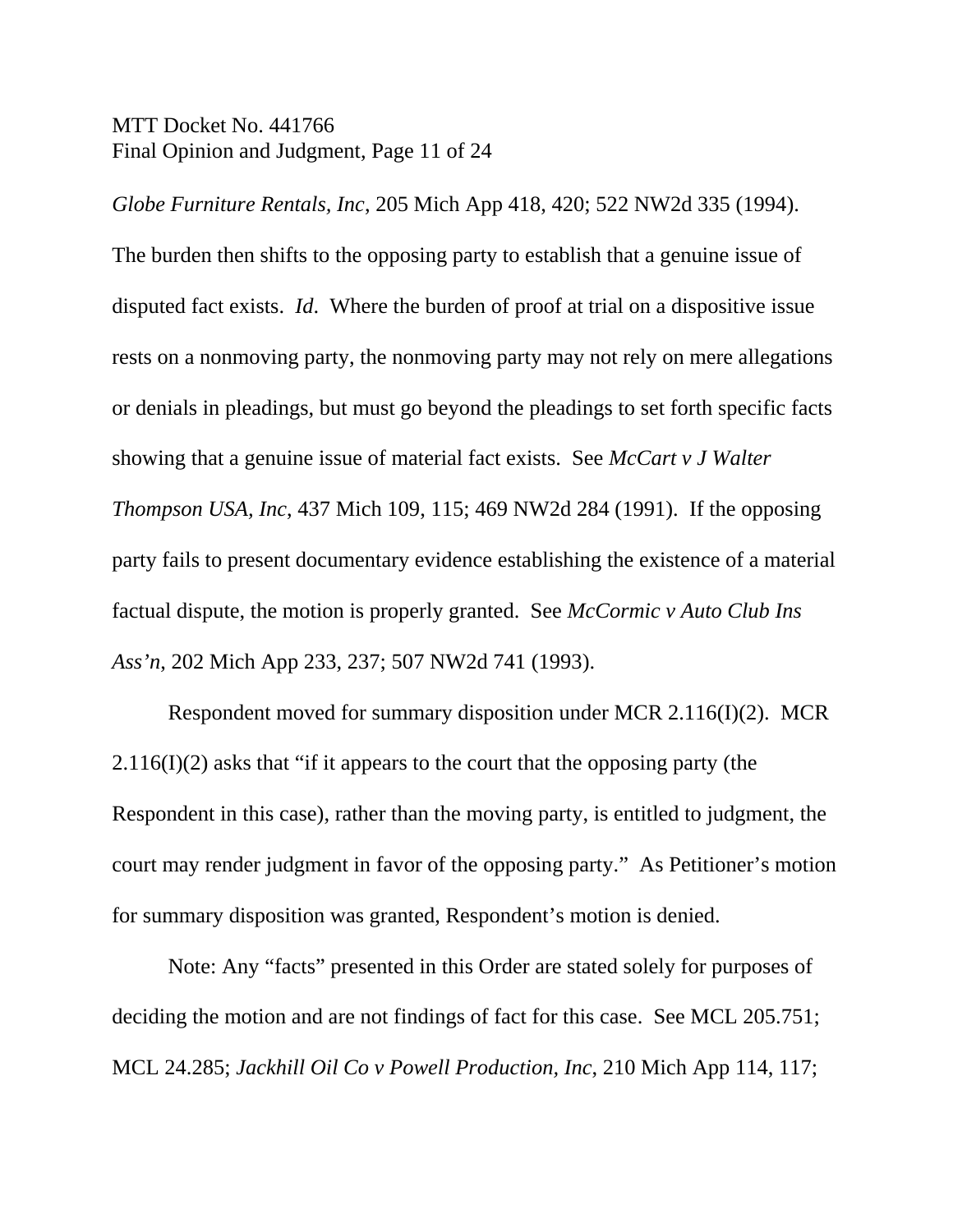MTT Docket No. 441766 Final Opinion and Judgment, Page 12 of 24

532 NW2d 866 (1995) (stating that a court may not make findings of fact when

deciding a summary disposition motion).

# **CONCLUSIONS OF LAW**

There are three issues before the Tribunal. The first is whether or not

Petitioner meets the "reasonable cause" requirement for a penalty waiver under

MCL 205.24(4), which states as follows:

If a return is filed or remittance is paid after the time specified and it is shown to the satisfaction of the department that the failure was due to reasonable cause and not to willful neglect, the state treasurer or an authorized representative of the state treasurer shall waive the penalty prescribed by subsection (2).

As stated on page 4 of Petitioner's Supplemental Brief in Support:

Petitioner utilized Respondent's website and detrimentally relied on Respondent's Tax Amnesty Interest Calculator at: https://treassecure.state.mi.us/apps/vircalc/AmnestyCalc.asp to determine the interest payable to Respondent. Petitioner's belief was well founded in that there was no cautionary disclaimer or other notice on the Tax Amnesty Interest Calculator or elsewhere that put Petitioner on notice that any other tool or calculation was necessary to calculate interest due to properly comply with the requirements of the 2011 Tax Amnesty Program. Nowhere did Respondent's Tax Amnesty Interest Calculator give any indication of the limitations of its tool pertaining to its stated purpose, . . . .

Respondent's amnesty website admittedly stated that the Calculator was "to be used to assist with the 2011 Tax Amnesty Program and is not intended for other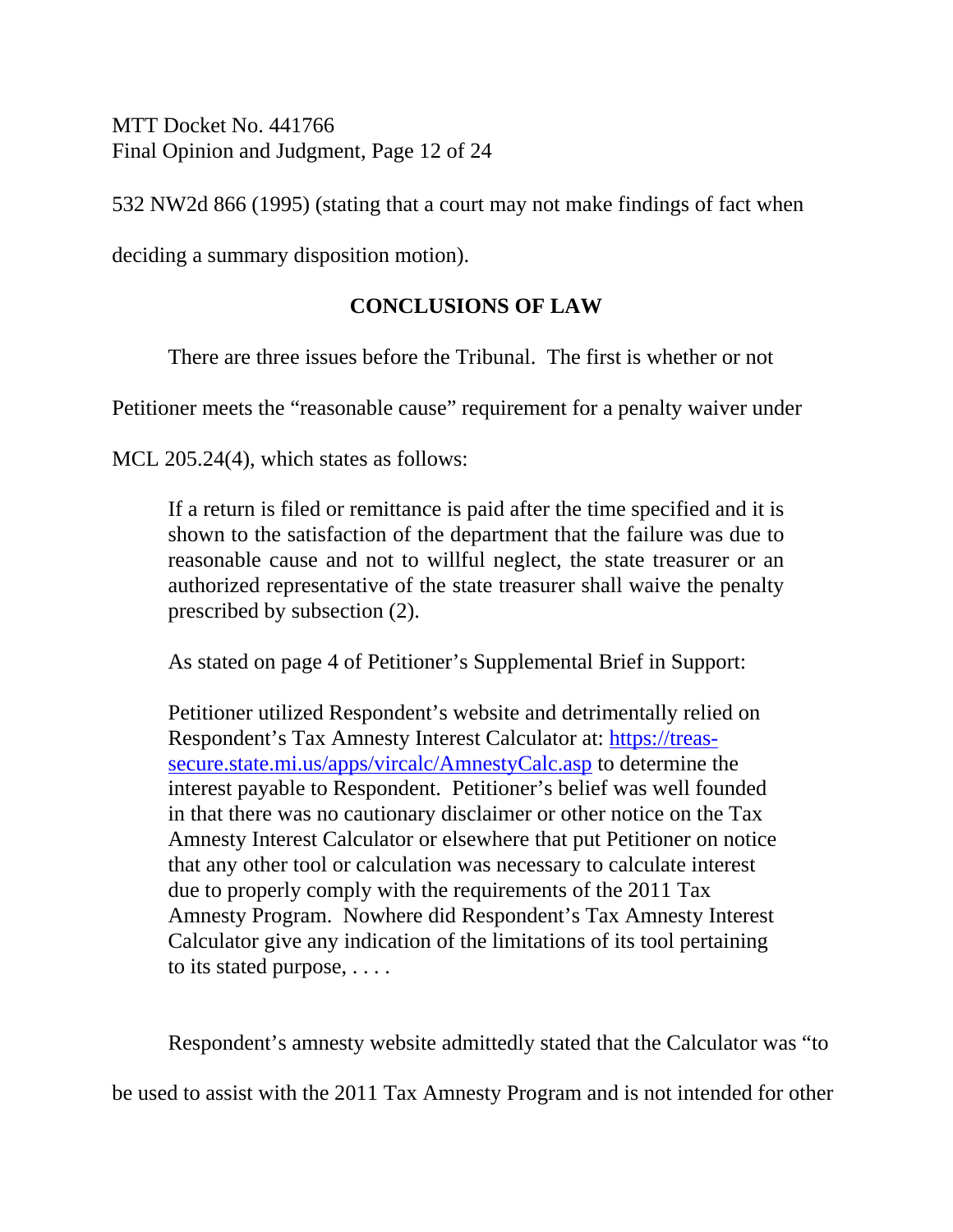#### MTT Docket No. 441766 Final Opinion and Judgment, Page 13 of 24

uses." (Respondent's Motion and Brief, p 4) The website did not state or, more appropriately, warn taxpayers that use of the Calculator was not "meant to replace the complex calculations on form C-8020." (Respondent's Motion and Brief, p 4)

Respondent was remiss in not providing a warning of the need for or at least a reference to where additional guidance with respect to the more complex calculation of interest on the underpayment of estimated tax could be found. The Respondent's duty was to provide complete, competent guidance upon which taxpayers complying for Amnesty could rely. Respondent failed to do so in the case.

More importantly, Petitioner's reliance on the information (or in this case the lack thereof) provided by Respondent, exclusively for use in applying for a program whose goal was designed to be a win/win for the taxpayer and the State, was not only warranted, but also justified. More specifically, the decision made by Petitioner, an out-of-state business or, as contended by Respondent, Mr. Rodriguez, a non-resident "tax professional," to ignore the Single Business Tax Act, the Revenue Act, Line 56 on the form C-8000, the instructions to Line 56, and form C-8020, was due to reasonable cause because Petitioner relied upon the incomplete information provided by Respondent on a website specifically designed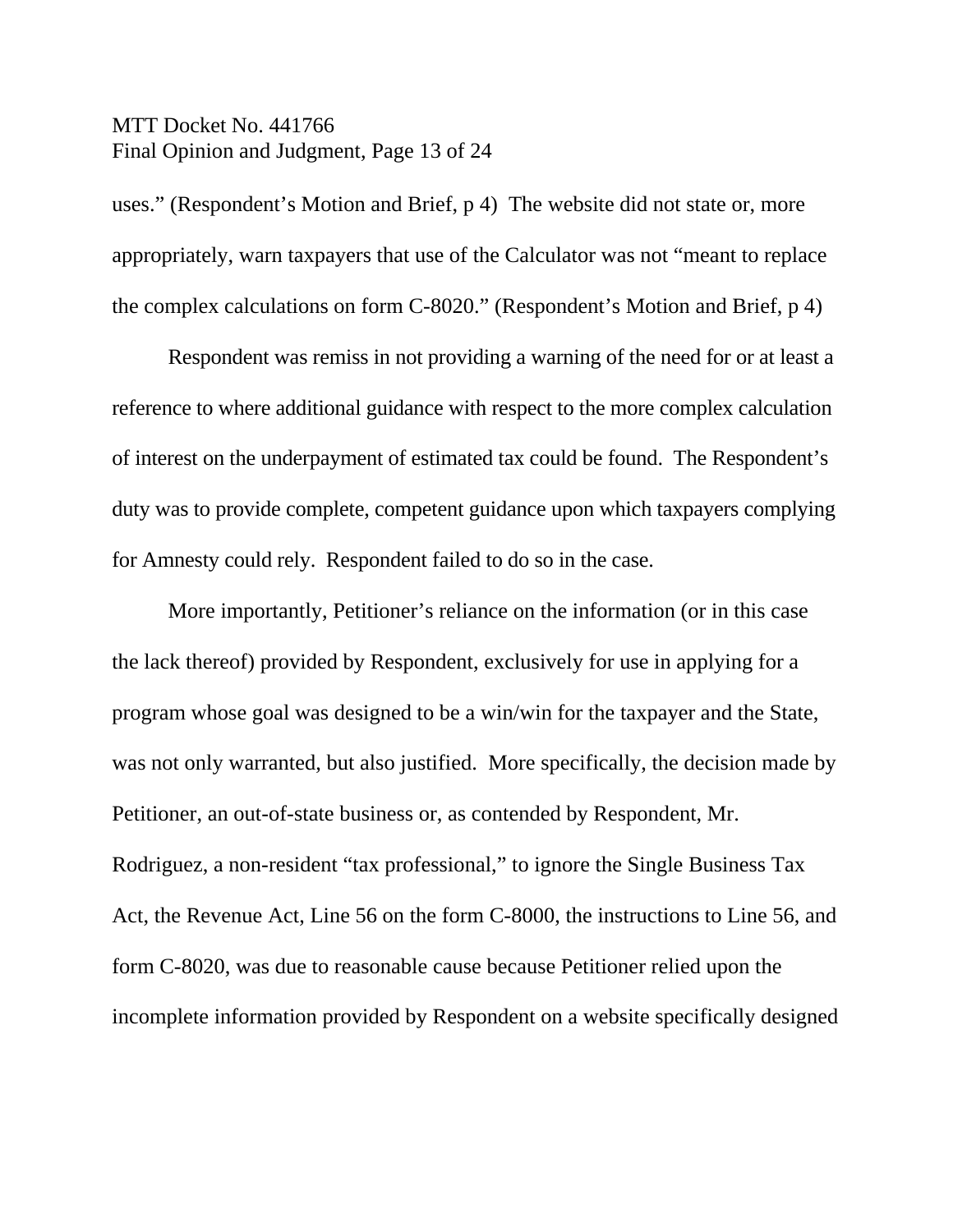### MTT Docket No. 441766 Final Opinion and Judgment, Page 14 of 24

to assist taxpayers in applying for tax amnesty and the related calculation of interest resulting from the underpayment of the interest by June 30, 2011.

The second issue, which consists of two parts, is whether or not Petitioner committed an act of "willful neglect" by not including the interest due on the underpayment of quarterly estimated tax payments in its amnesty payment. In summary, to be denied a waiver of penalty, which is required if the Petitioner otherwise qualifies for a "reasonable cause" exception, Petitioner must also not have demonstrated "willful neglect". Thus, in order for Petitioner to be denied a penalty waiver due to reasonable cause, Petitioner must not only be negligent, but the negligence must be "willful", e.g., demonstrate a conscious or intentional failure or reckless indifference to perform a duty due to negligence.

As to the first part of the second issue, Petitioner was negligent with respect to the fact that a prudent person, who exercised due care in making a determination of tax liability, should have read and followed the tax return instructions provided by the Respondent that were available to all taxpayers. Had Petitioner done so, it would have learned that when it completed the SBT returns it filed as a part of its amnesty request, interest on unpaid quarterly estimated tax payments, as well as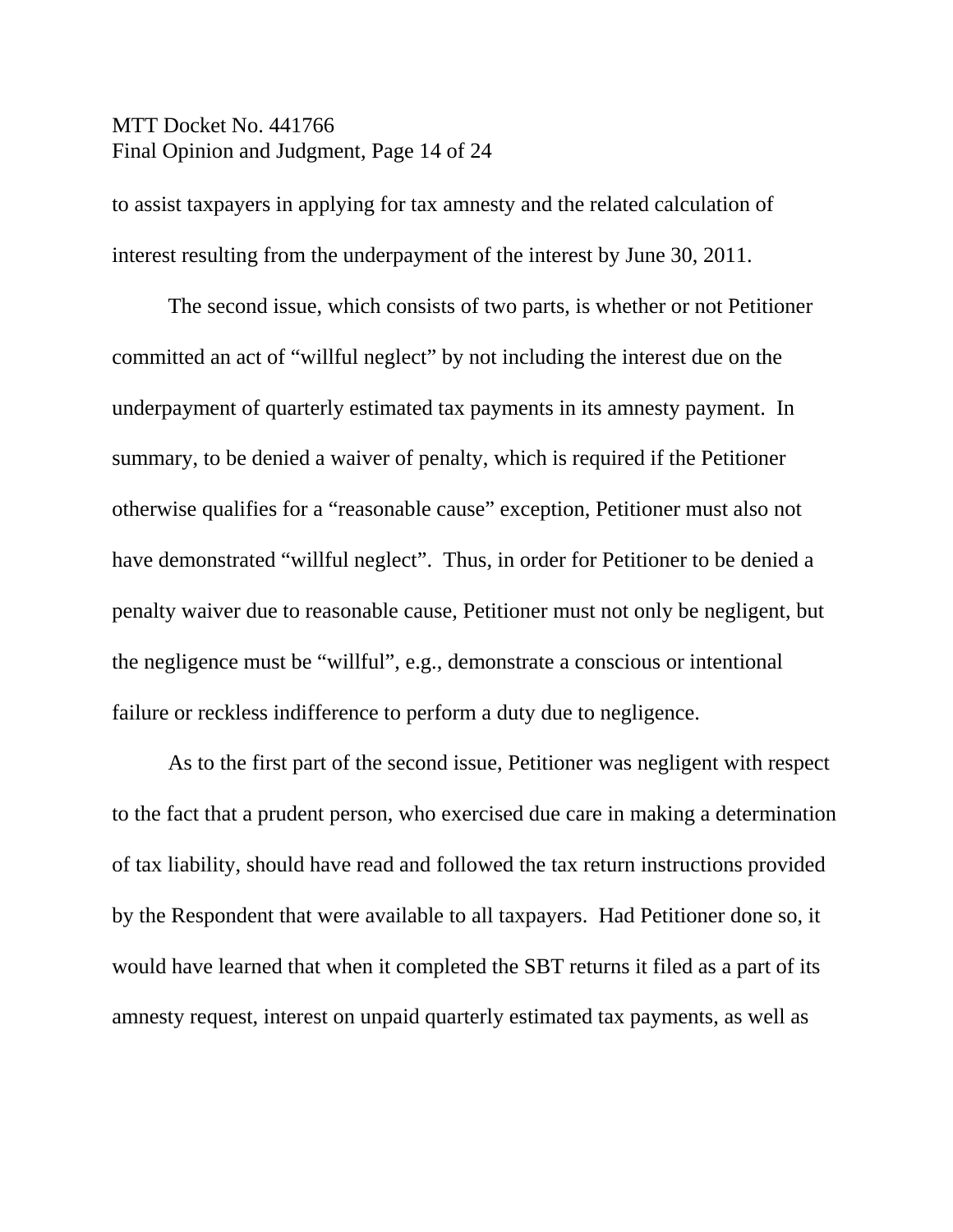MTT Docket No. 441766 Final Opinion and Judgment, Page 15 of 24

interest on the overall underpayment of tax, should have been calculated and paid as a part of its amnesty request.

Rule 12, Rule 205.1012, section (3), provides illustrative examples, that when clearly established, are generally considered to constitute negligence.

Example No. 1 states:

The income tax and single business tax instructions clearly require the prepayment of the annual tax, but the taxpayer remits estimated tax payments of less than the required amount.

Thus, failure to read and follow SBT instructions, which require not only the

payment of quarterly estimated tax payments, but also interest (and penalty) on

underpayment of same, constitutes negligence.

The second part of the second issue relates to whether said negligence, e.g.,

neglect, was willful or not. The definition of "willful neglect" found in Black's

Law Dictionary, Eighth Edition is an "[i]ntentional or reckless failure to carry out a

legal duty . . . ." The online legal-dictionary, found at http://legal-

dictionary.thefreedictionary.com/willful, defines "willful" as follows:

There is no precise definition of the term *willful* because its meaning largely depends on the context in which it appears. It generally signifies a sense of the intentional as opposed to the inadvertent, the deliberate as opposed to the unplanned, and the voluntary as opposed to the compelled. After centuries of court cases, it has no single meaning,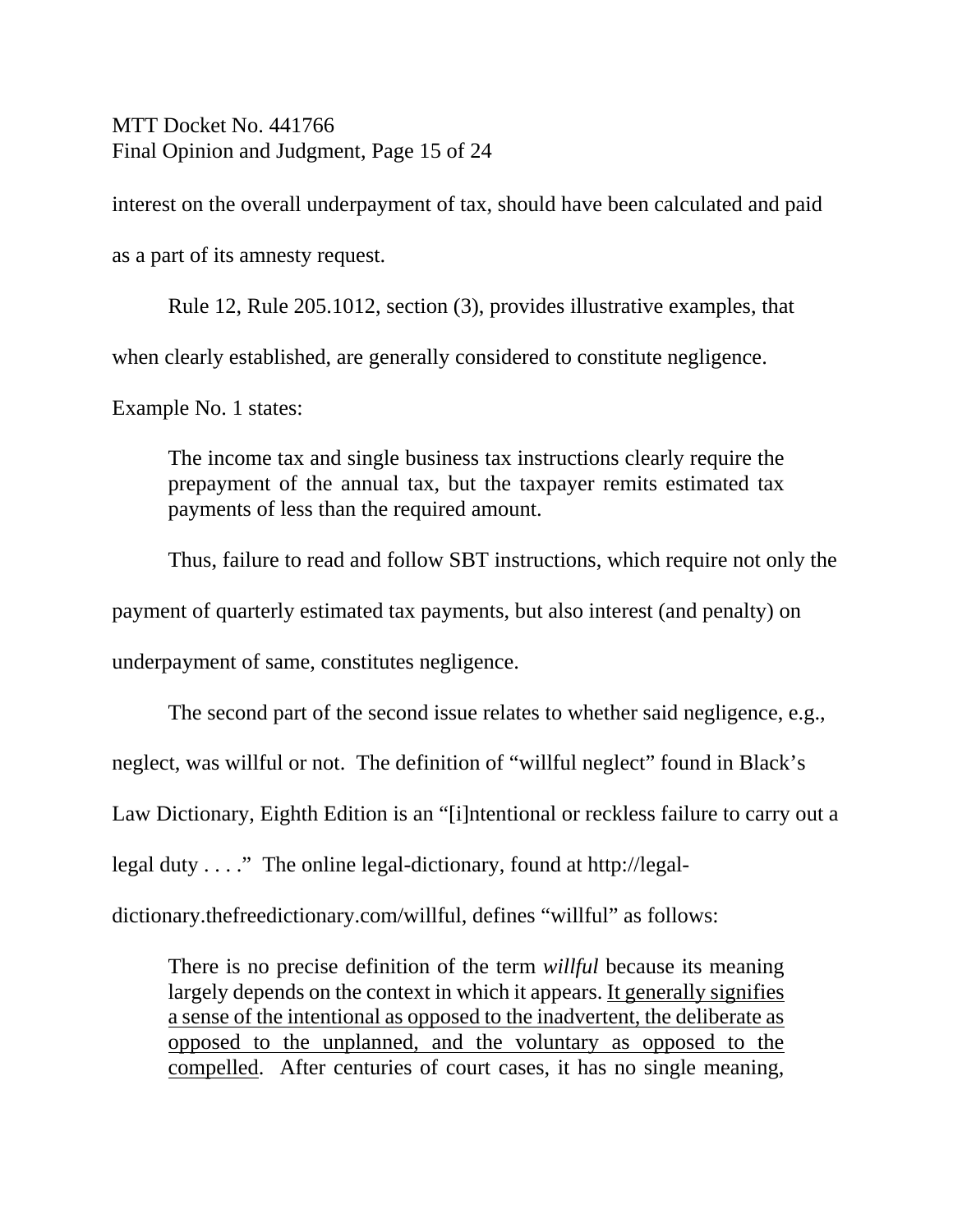MTT Docket No. 441766 Final Opinion and Judgment, Page 16 of 24

> whether as an adjective (*willful*) or an adverb (*willfully*). [Emphasis added.]

> Statutes and case law have adapted the term *willful* to the particular circumstances of action and inaction peculiar to specific areas of the law, including tort law, criminal law, worker's compensation, and unemployment compensation. A willful violation, for example, may mean a deliberate intent to violate the law, an intent to perform an act that the law forbids, an intent to refrain from performing an act that the law requires, an indifference to whether or not action or inaction violates the law, or some other variant. [Emphasis added.]

Respondent's own definition of "intentional disregard" found in RAB 2005-

3 states:

The determining factor for intentional disregard is the taxpayer's intent. When applying this penalty, the issue is whether the taxpayer has intentionally disregarded the tax laws, rules or instructions. While the intent of a taxpayer is difficult to discern, such intent will be presumed when a taxpayer has received specific instructions from the department as to the proper reporting of an item of income or deduction, but fails to do so.

Examples of intentional disregard include:

1. Taxpayer has been advised of correct reporting by either an office review or audit, but fails to report correctly in a subsequent filing.

2. Taxpayer has been advised of filing requirements for installments of estimated tax under the Income Tax Act by office review or audit, but fails to make quarterly estimated tax payments.

As to whether Petitioner acted intentionally or willfully with respect to its

failure to remit interest on its underpayment of estimated tax payments, the only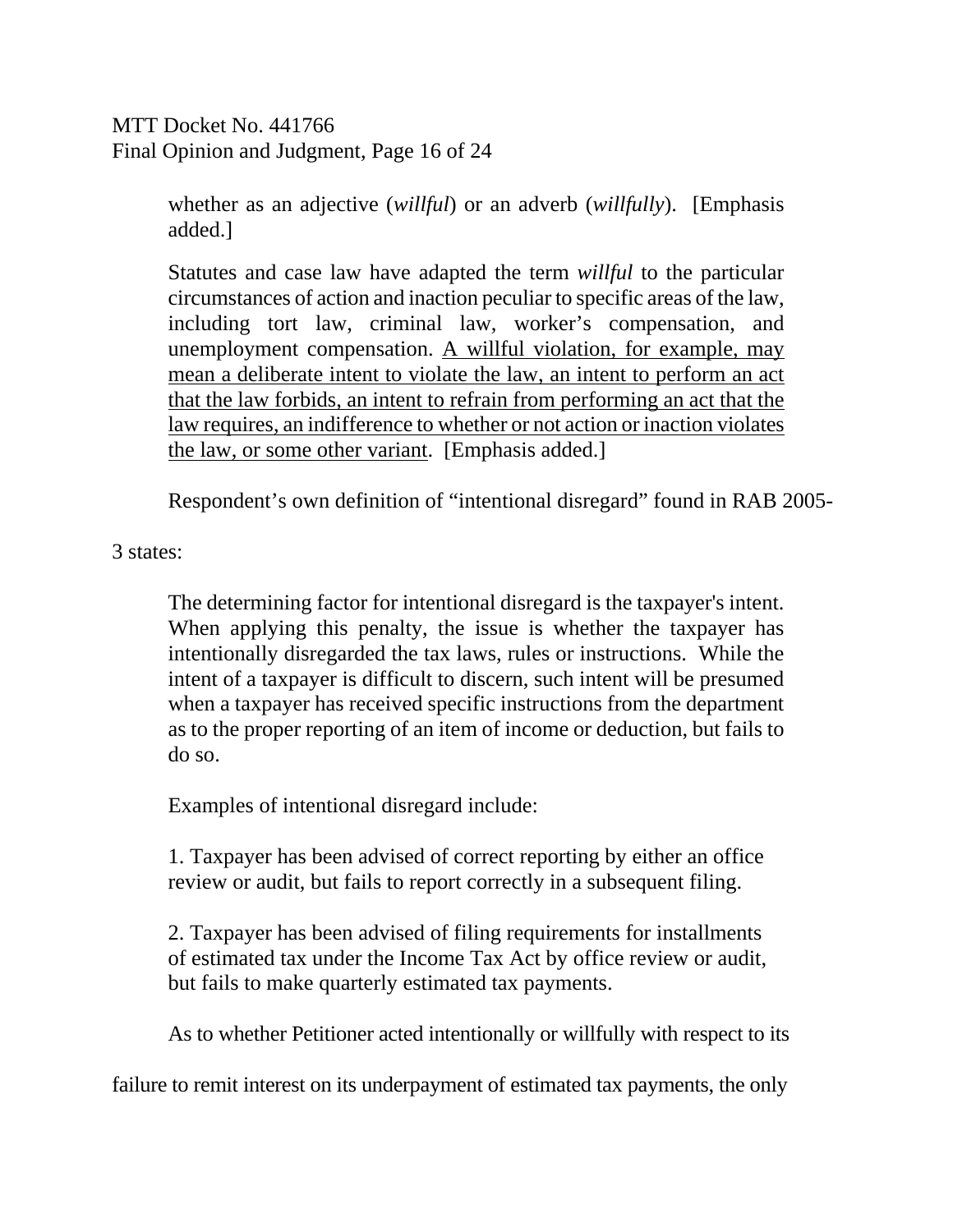### MTT Docket No. 441766 Final Opinion and Judgment, Page 17 of 24

specific instructions received by the Petitioner from Respondent with respect to its amnesty request, as to the proper reporting of interest, was to use the Calculator on Treasury's website. This so-called Calculator specified that it was only to be used for amnesty and made no mention of the need to separately calculated interest on the underpayment quarterly estimated payments. Thus, according to Treasury's own RAB, in order to presume intent, a taxpayer has to have received specific instructions from the department as to the proper reporting of an item of income or deduction and then fail to follow such guidance. To be considered willful, the Petitioner must have acted with intent to deliberately ignore the requirement to pay interest on the underpayment of SBT quarterly estimated payments.

In fact, the last thing Petitioner wanted was to fail to qualify for amnesty. It did everything it could to qualify, so that it would qualify for a penalty waiver. It was faced with an impending SBT audit by Respondent, which presumably would have required Petitioner to pay the full amount of its SBT liability, plus interest and all applicable penalties for the period of the audit. Respondent usually uses a ten-year look-back period for its audits of non-filers, so it would have presumably have gone back to calendar year 2001. Thus, the Tribunal finds that while Petitioner was negligent, that negligence was not willful, and it did not willfully or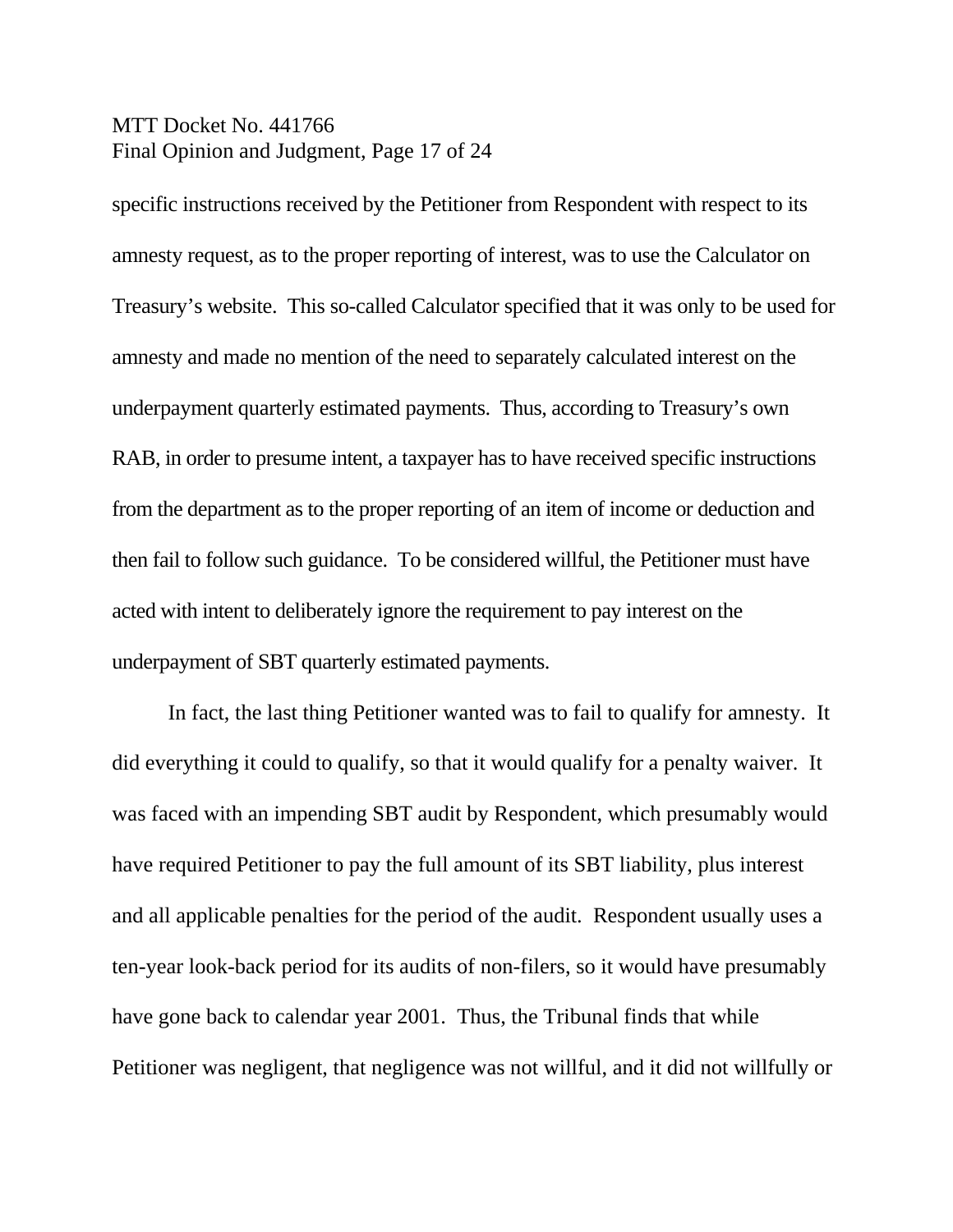MTT Docket No. 441766 Final Opinion and Judgment, Page 18 of 24

intentionally fail to make the payment of interest on the underpayment of quarterly estimated tax payments when it applied for amnesty.

That being determined, the last issue is how specifically should the reasonable cause waiver be applied. Is it even possible for the Tribunal to waive the penalties imposed by Respondent when Petitioner failed to qualify for amnesty because it didn't pay interest on the underpayment of quarterly estimated tax

payments in a timely fashion?

MCL 205.31(2) states:

For the period beginning May 15, 2011 and ending June 30, 2011, there shall be an amnesty period during which the state treasurer shall waive all criminal and civil penalties provided by law for failing or refusing to file a return, for failing to pay a tax, or for making an excessive claim for a refund for a tax administered by the department of treasury under this act if the taxpayer makes a written request for a waiver on a form prescribed by the department, submits any unfiled returns or amended returns, and makes full payment of the tax and interest due for any prior period not later than the last day of the amnesty period. This subsection does not apply to taxes due after December 31, 2009.

Under this statute, the Treasurer was required to waive penalties in situations

where certain criteria were met. These criteria included:

- 1. Taxpayer must make a written request for a waiver on a form prescribed by the department,
- 2. The taxpayer must submit any unfiled returns or amended returns,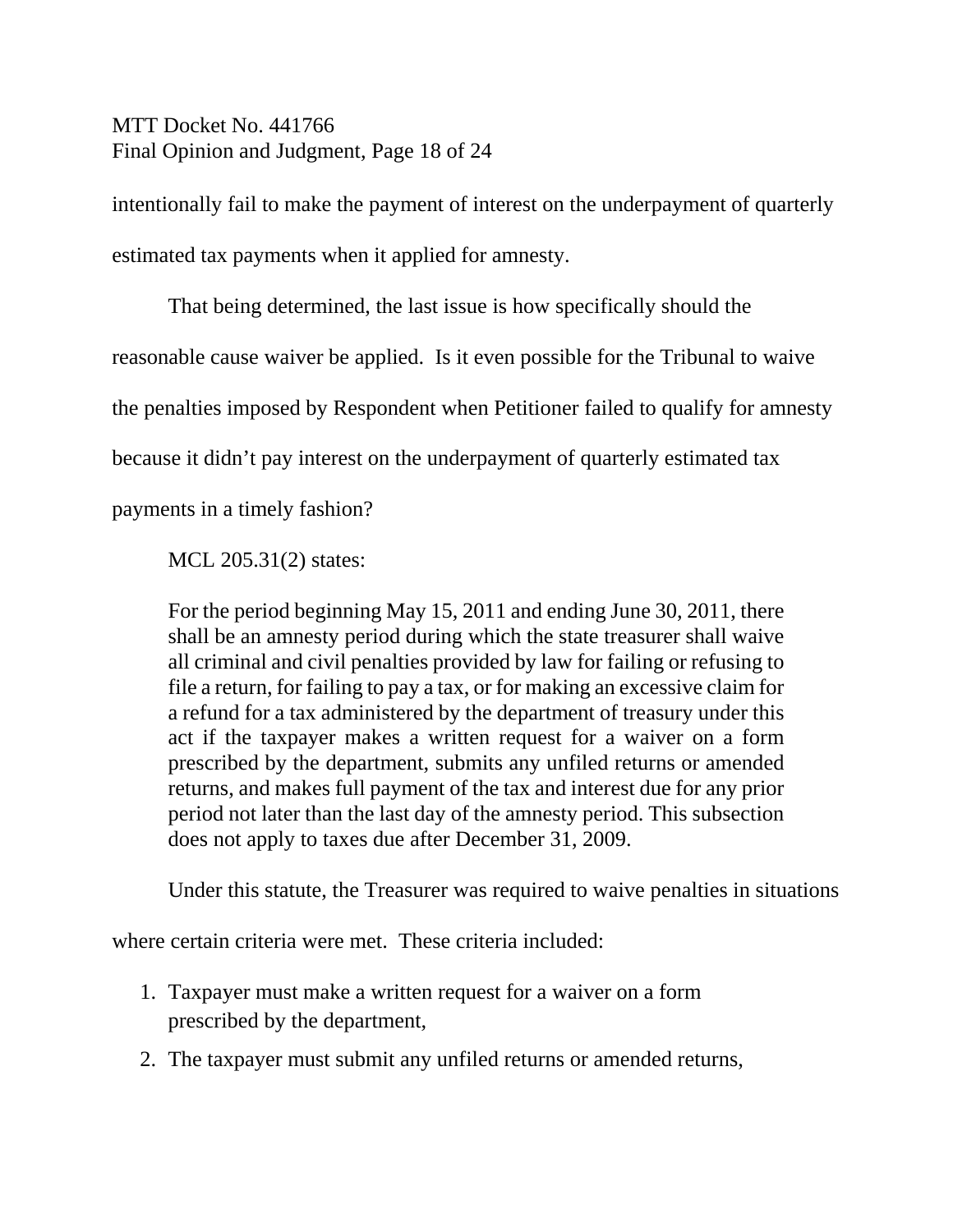### MTT Docket No. 441766 Final Opinion and Judgment, Page 19 of 24

- 3. The taxpayer makes full payment of the tax and interest due for any prior period not later than the last day of the amnesty period, June 30, 2011, and
- 4. This subsection does not apply to taxes due after December 31, 2009.

Petitioner filed the written request for amnesty on the form prescribed by Respondent and completed and filed its SBT returns for 2001 through 2007 by the June 30, 2011 due date. Thus, it met criteria numbers 1, 2, and 4 above. Petitioner, however, failed to meet the statutory requirement found in number 3 above, which required Petitioner to pay "all" of the interest (*and tax*) due no later than June 30, 2011. The amnesty statute does not have any exceptions included in it. You either meet the four criteria or you do not. Because Petitioner failed to meet the third criteria, payment of all interest by June 30, 2011, it was specifically precluded by statute from qualifying for a penalty waiver under MCL 205.31(2).

Given that the Tribunal has determined that the failure to timely file a return or pay a remittance after the time specified was due to reasonable cause and not to willful neglect under MCL 205.24(4), is there any basis other than under amnesty for Petitioner to receive a penalty waiver? Under this subsection, MCL 205.24(4), if the criteria are met "the state treasurer . . . shall waive the penalty prescribed by subsection  $(2)$ ."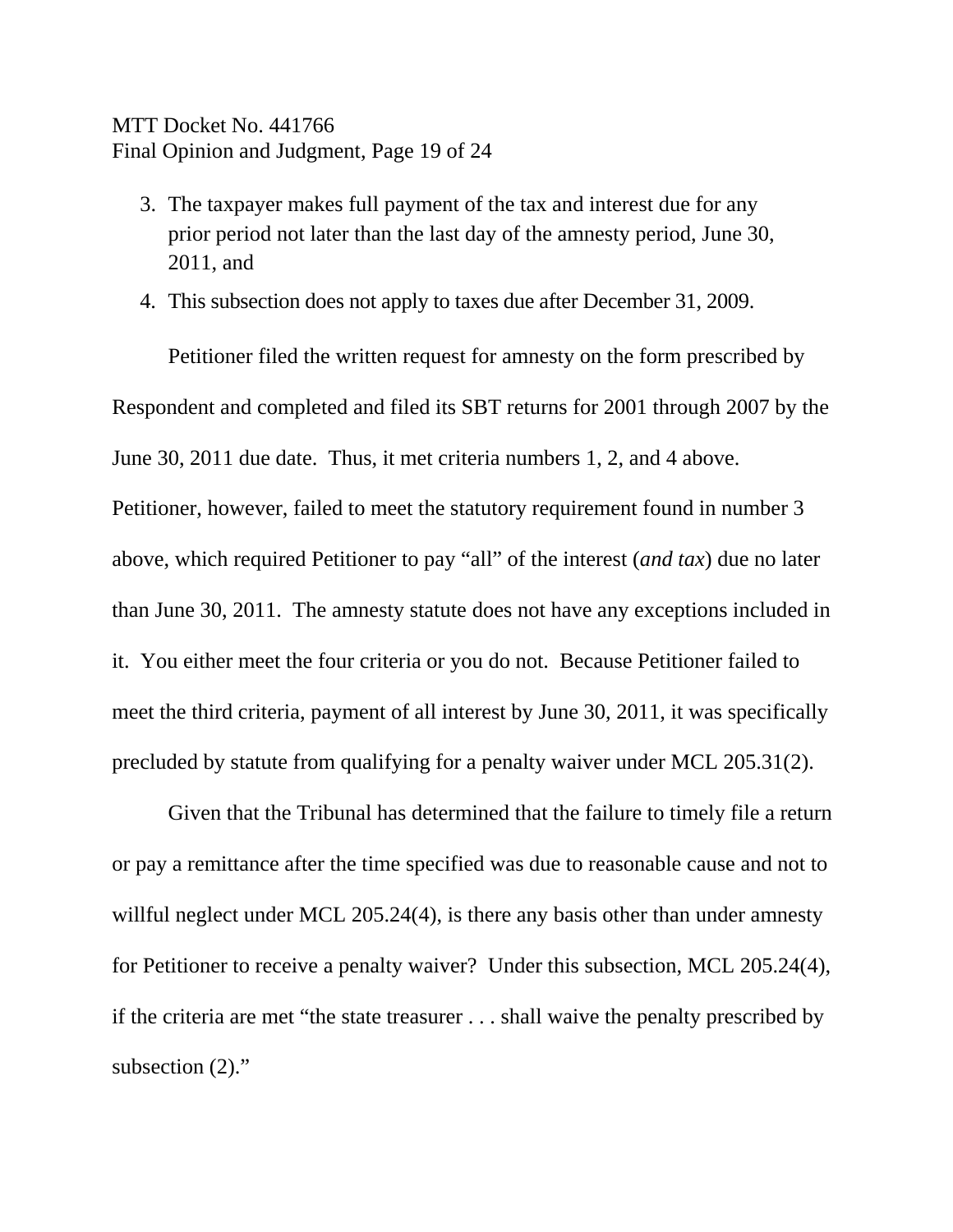MTT Docket No. 441766 Final Opinion and Judgment, Page 20 of 24

As to the original assessment of the penalty imposed on Petitioner for its

failure to pay a tax or file a required return, MCL 205.24(2) states:

Except as provided in subsections (3), (6), and (7), if a taxpayer fails or refuses to file a return or pay a tax within the time specified for notices of intent to assess issued on or before February 28, 2003, a penalty of \$10.00 or 5% of the tax, whichever is greater, shall be added if the failure is for not more than 1 month, with an additional 5% penalty for each additional month or fraction of a month during which the failure continues or the tax and penalty is not paid, to a maximum of 50%. Except as provided in subsections (3), (6), and (7) [*Note*: *none of these three sub-sections are applicable*], if a taxpayer fails or refuses to file a return or pay a tax within the time specified for notices of intent to assess issued after February 28, 2003, a penalty of 5% of the tax shall be added if the failure is for not more than 2 months, with an additional 5% penalty for each additional month or fraction of a month during which the failure continues or the tax and penalty is not paid, to a maximum of 25%. In addition to the penalty, interest at the rate provided in section 23 for deficiencies in tax payments shall be added on the tax from the time the tax was due, until paid. After June 30, 1994, the penalty prescribed by this subsection shall not be imposed until the department submits for public hearing pursuant to the administrative procedures act of 1969, 1969 PA 306, MCL 24.201 to 24.328, a rule defining what constitutes reasonable cause for waiver of the penalty under subsection (4), which definition shall include illustrative examples. [Emphasis added.]

Does the broad language of 205.24(4), which states, in part, that "[i]f  $a \dots$ 

remittance is paid after the time specified," permit the waiver of a penalty assessed

under MCL 205.24(2), if waiver of the penalty was not allowed under amnesty due

to Petitioner's failure to timely make the required payment of interest on

Petitioner's underpayment of quarterly estimated tax payments?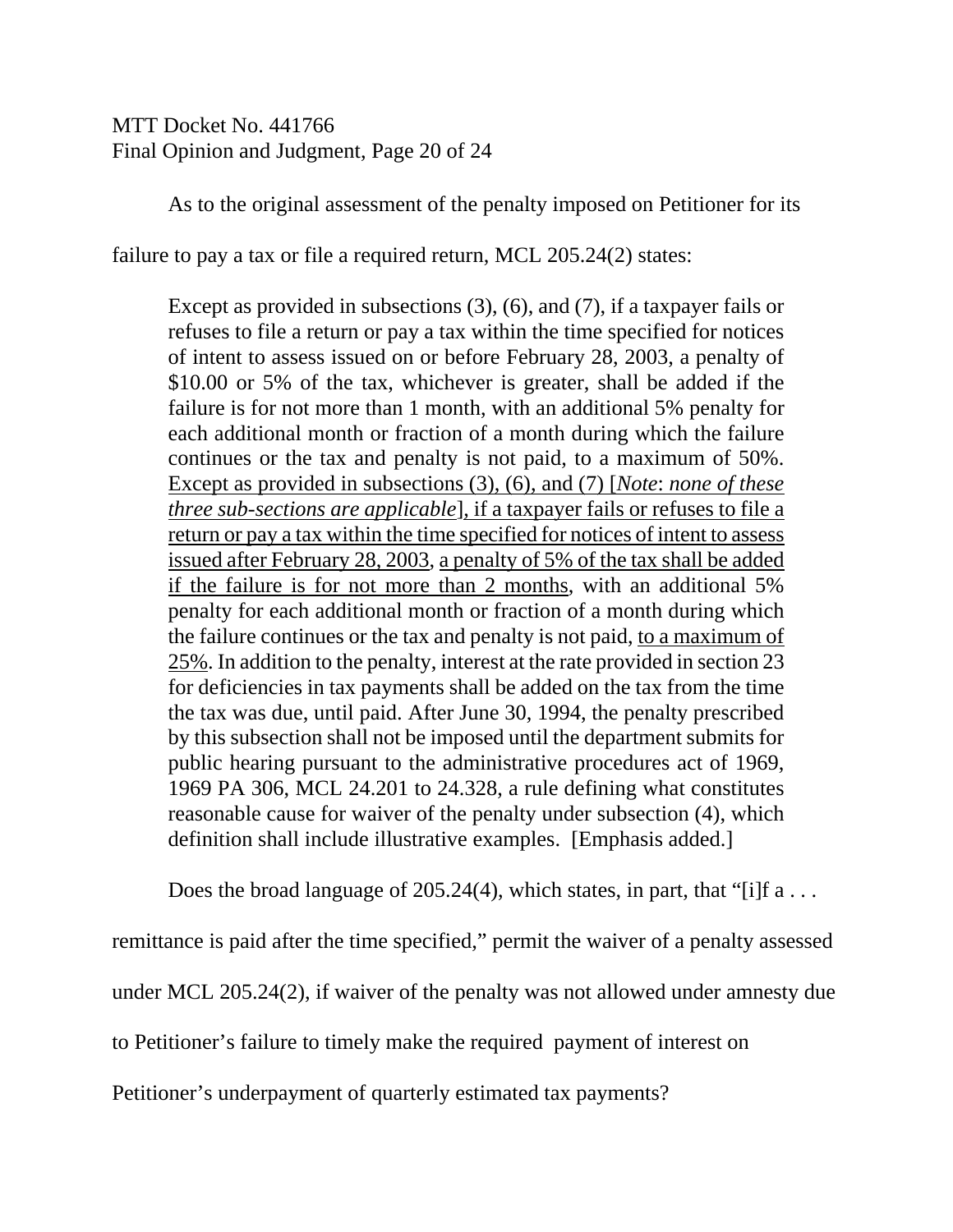### MTT Docket No. 441766 Final Opinion and Judgment, Page 21 of 24

Regarding whether a penalty waiver is warranted with respect to Petitioner's failure to file and pay its SBT liabilities, based on when the returns and payments were originally due for the tax years 2001 through 2007, the answer is clear that there is no basis for such a waiver. The Tribunal's finding of reasonable cause does not relate to the non-filing or non-payment of tax with respect to the original SBT returns, but to the failure to pay interest on underpaid quarterly estimated tax payments at the time amnesty was being requested.

As to this possibility, does the statutory language found in MCL 205.24(4) support the argument that, since the failure to qualify for amnesty was due to reasonable cause, Petitioner may qualify for a penalty waiver, not under the amnesty statute, but under MCL 205.24(4)? As cited above, MCL 205.24(4) states, in part, that "[i]f a . . . remittance is paid after the time specified and it is shown to the satisfaction of the department that the failure was due to reasonable cause and not to willful neglect, the state treasurer . . . shall waive the penalty prescribed by subsection (2)." Thus, if Petitioner failed to remit the interest, which was due to Petitioner's underpayment of quarterly estimated tax, by the time specified by the amnesty statute, June 30, 2011, and the failure was due to reasonable cause and not willful neglect, should Petitioner be granted a waiver of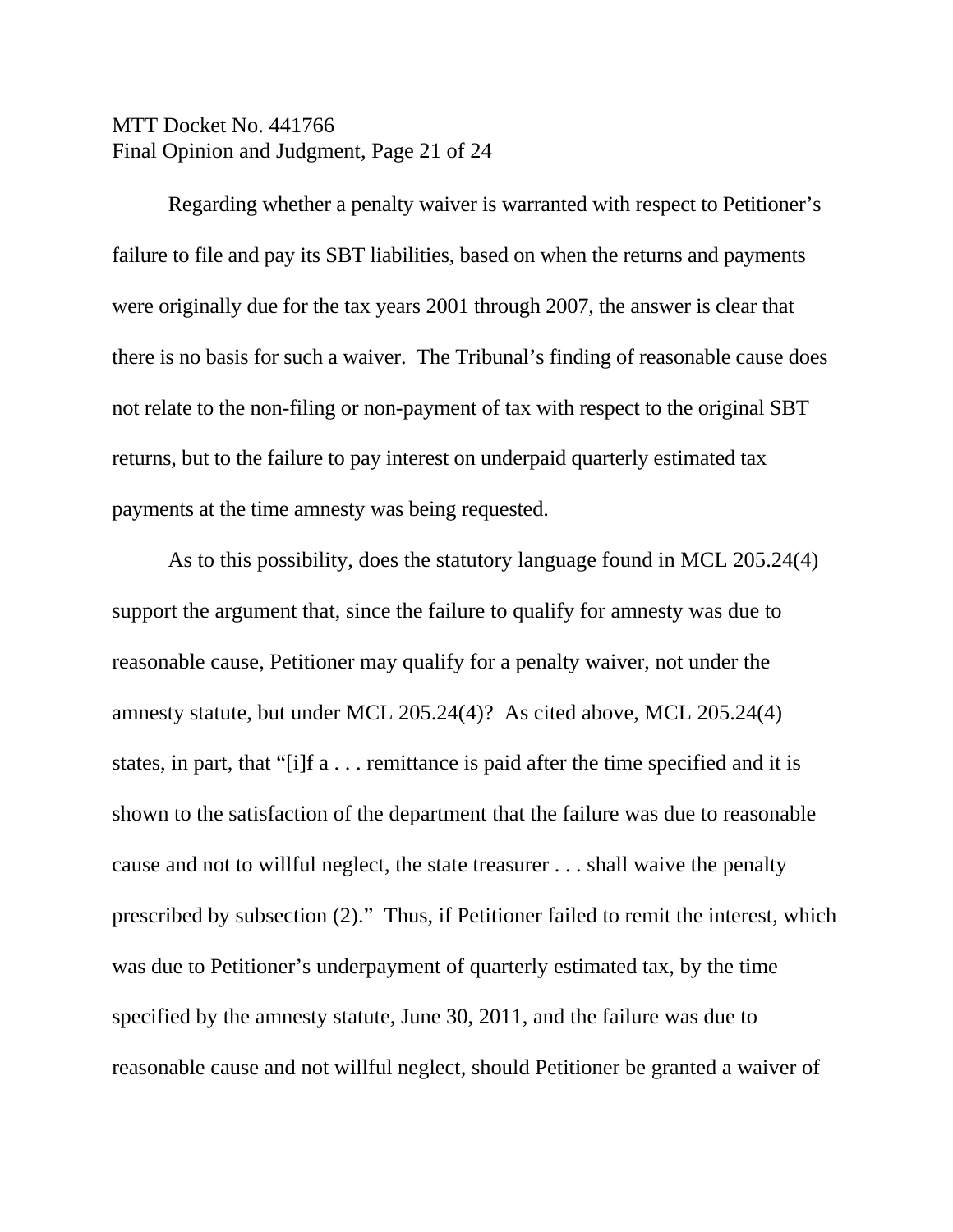#### MTT Docket No. 441766 Final Opinion and Judgment, Page 22 of 24

penalty? Is this the case if the waiver penalty does not directly relate to the penalty forgiveness found in the amnesty statute, but instead due to Petitioner's failure to remit the interest due under amnesty by the time specified in the amnesty provisions?

Given that the Tribunal has already found that reasonable cause exists for failure pay the interest on the underpayment of quarterly estimated tax payments under amnesty, the language to review is what does the term "remittance is paid after the time specified" mean, and are the penalties Petitioner is requesting to be waived ones covered by MCL 205.24(2)?

First, as to what "remittance is paid after the time specified" means, Dictionary.com defines "remittance" as "money or its equivalent sent from one place to another." Again, per Dictionary.com, "paid" means "to transfer money, goods, etc., as in making a purchase or settling a debt" or "to discharge a debt or obligation." Finally, the Tribunal concludes that "after the time specified" means some time after the statutorily mandated due date.

The Tribunal determines that Petitioner's failure to timely remit the interest due on its underpayment of quarterly estimated taxes, as part of Petitioner's request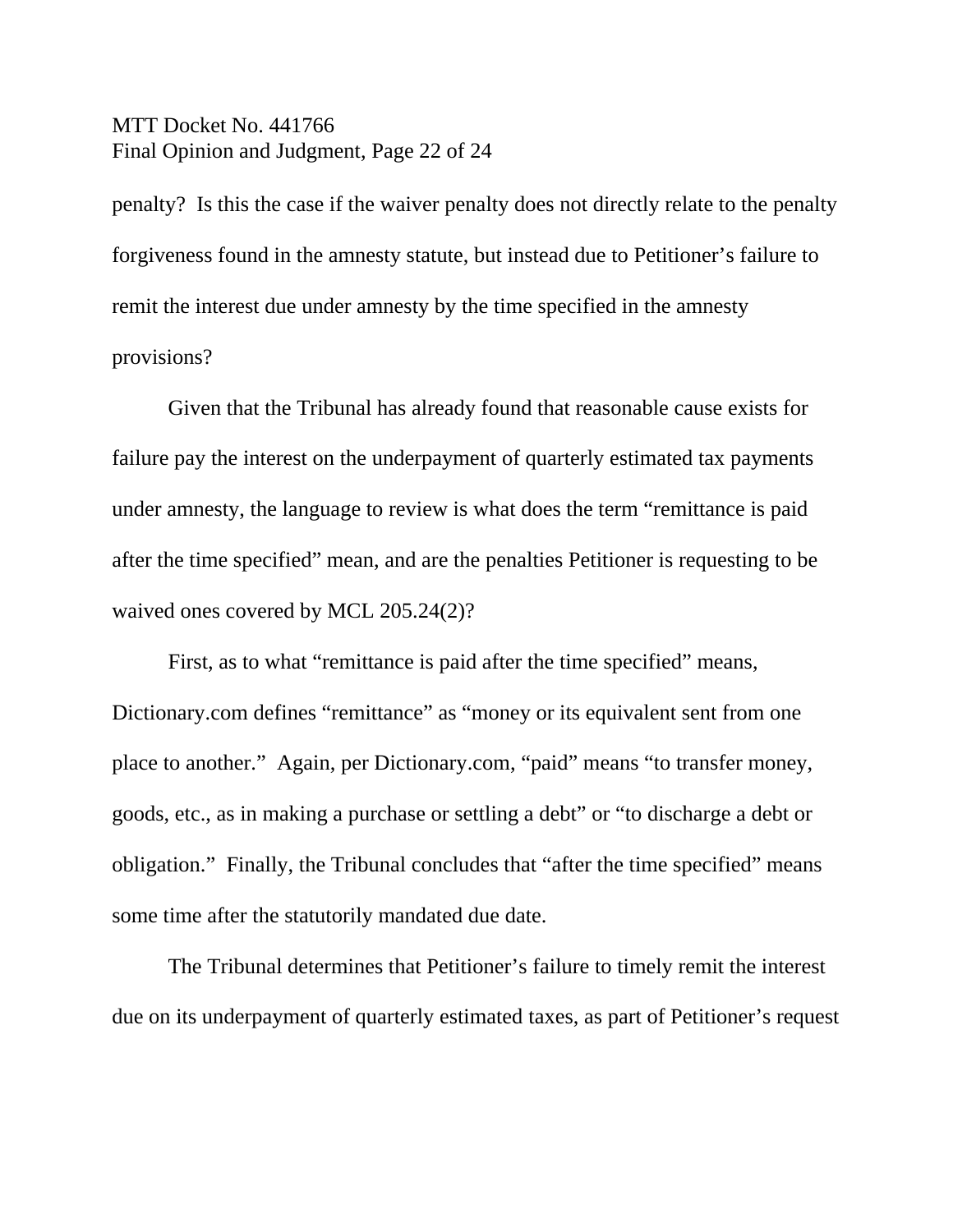MTT Docket No. 441766 Final Opinion and Judgment, Page 23 of 24

for amnesty under MCL 205.31(2), was due to reasonable cause and not willful neglect under the provisions of MCL 205.24(4).

The Tribunal's basis for the determination that Petitioner qualifies for a waiver of penalty under this provision is that Petitioner's failure to pay the interest (*on the quarterly estimated tax payments that it failed to pay for the tax periods at issue*) by the time specified, e.g., the statutory due date for amnesty of June 30, 2011, was due to reasonable cause and not willful neglect. Penalties to be waived are those being imposed on Petitioner under MCL 205.24(2) for its late payment of its SBT liability and the quarterly estimated tax payments related thereto for tax years 2001 through 2007. Therefore,

IT IS ORDERED that Petitioner's Motion for Summary Disposition is GRANTED.

IT IS FURTHER ORDERED that the penalties provided on Assessment No. TJ60234 will be WAIVED in their entirety.

IT IS FURTHER ORDERED that Respondent's Cross-Motion for Summary Disposition is DENIED.

This FOJ resolves all pending claims in this matter and closes this case.

# MICHIGAN TAX TRIBUNAL